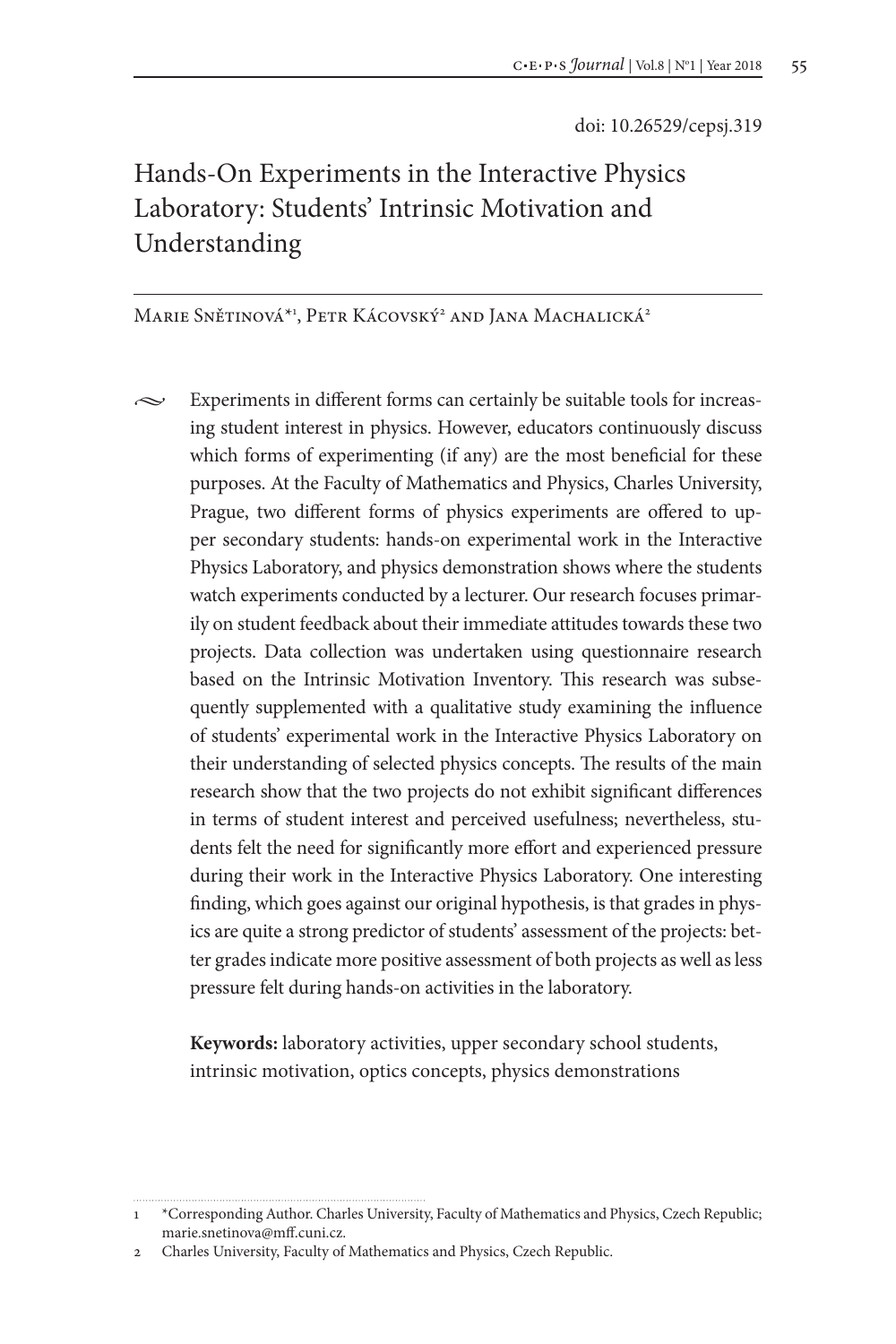# Preprosti poskusi v interaktivnem fizikalnem laboratoriju: dijakova notranja motivacija in razumevanje

### Marie Snětinová, Petr Kácovský in Jana Machalická

• Poskusi v različnih oblikah so gotovo lahko primerno orodje za povečevanje zanimanja dijakov za fiziko, vendar učitelji kontinuirano razpravljajo, katere oblike poskusov (če katere) najbolj prispevajo k temu. Na Fakulteti za matematiko in fiziko Karlove univerze v Pragi ponujajo dijakom dve različni obliki fizikalnih poskusov: preproste poskuse v okviru interaktivnega fizikalnega laboratorija in demonstracijske fizikalne poskuse, v okviru katerih dijaki opazujejo poskuse, ki jih izvaja učitelj. Naša raziskava se primarno osredinja na povratne informacije dijakov o njihovih izkušnjah o teh oblikah. Zbiranje podatkov je potekalo z uporabo vprašalnika, ki je temeljil na vprašalniku The Intrinsic Motivation Inventory. Raziskava je bila posledično dopolnjena s kvalitativno študijo, ki je preučevala vpliv eksperimentalnega dela v interaktivnem fizikalnem laboratoriju na dijakovo razumevanje izbranih fizikalnih konceptov. Rezultati glavnega dela raziskave kažejo, da obe obliki ne kažeta pomembnih razlik v smislu zanimanja in dojemanja uporabnosti, vendar so dijaki občutili potrebo po znatno več truda in izkusili pritisk med njihovim delom v interaktivnem fizikalnem laboratoriju. Ena izmed zanimivih ugotovitev, ki je v nasprotju z našo prvotno hipotezo, je, da so ocene pri fiziki precej močen napovedovalec dijakovega vrednotenja omenjenih oblik: boljše ocene kažejo na pozitivnejše vrednotenje obeh oblik pa tudi manj pritiska, ki so ga občutili med preprostimi poskusi v laboratoriju.

**Ključne besede:** laboratorijske aktivnosti, dijaki, notranja motivacija, koncepti optike, fizikalni demonstracijski poskusi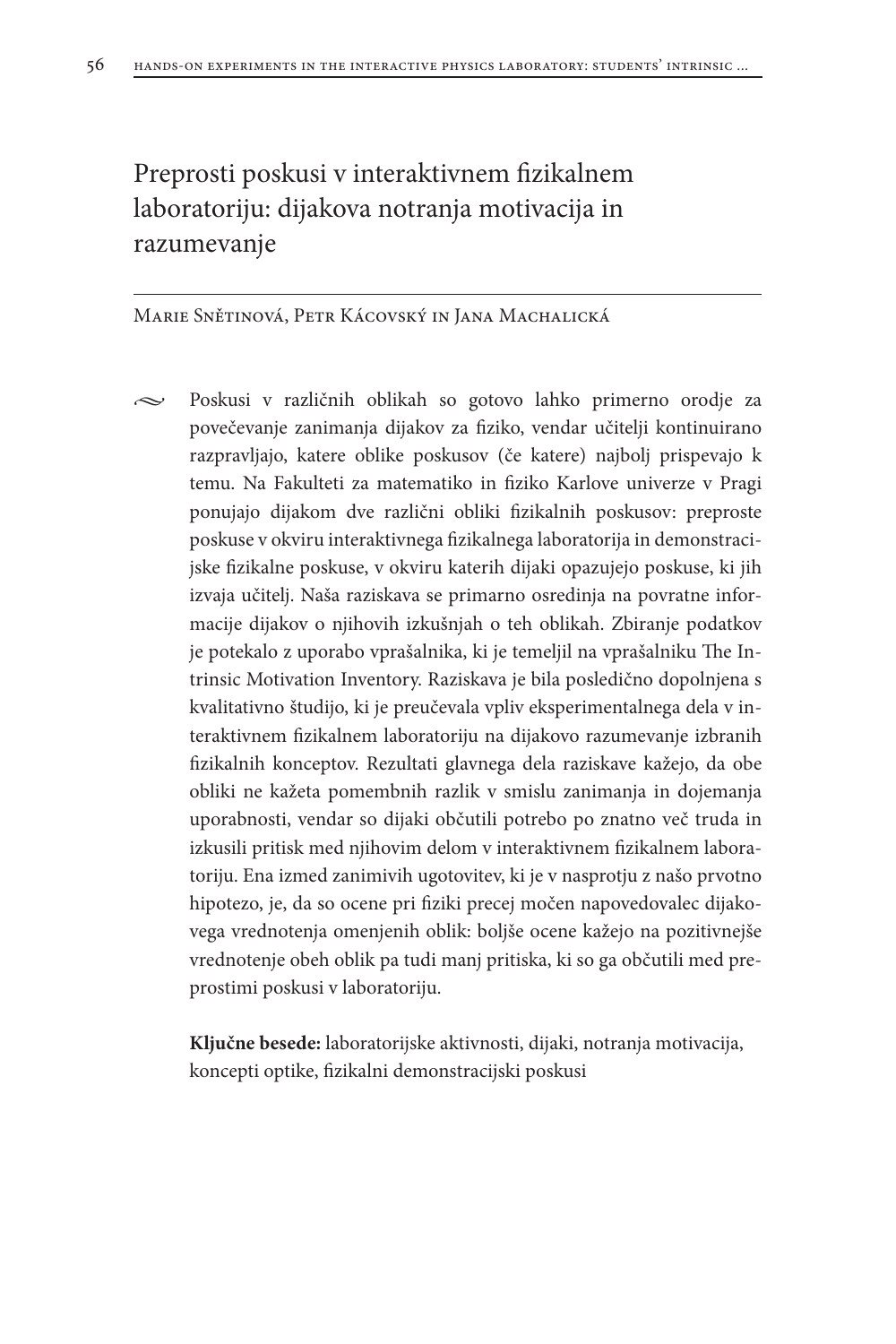## **Introduction**

Physics (together with chemistry and mathematics) is among the school science subjects that are evaluated as the least favourite by upper secondary school students in the Czech Republic (Höfer, Půlpán, & Svoboda, 2005). However, this problem is not only the domain of the Czech Republic, but is widespread throughout the world. It is commonly stated that many upper secondary school students view physics as a difficult and boring subject (Veloo, Nor, & Khalid, 2015; Wong & Bakar, 2009). In order to show students the "beauty" of physics, science centres are being established across Europe and many physics faculties offer various out-of-school activities to students (physics demonstrations, shows, hands-on experimentation, interest groups, etc.).

The decline of student interest in and popularity of science, or more precisely physics, over the period of secondary education is a major concern to many science educators and researchers (Holstermann, Grube, & Bögeholz, 2010; Jack & Lin, 2017; Potvin & Hasin, 2014). Researchers are therefore focusing on finding ways to make physics more attractive to students (e.g., Owen, 2008).

According to Palmer (2009), many students lack motivation, but motivation is "an essential pre-requisite and co-requisite for learning". In his research, Palmer focused on situational interest – temporary interest that arises spontaneously due to aspects of a specific situation – and its sources, as interest is an effective motivator that can positively influence learning and test results (Laukenmann et al., 2003; Schraw, Flowerday, & Lehman, 2001).

Experiments in different forms naturally permeate all levels of physics education from the beginning of science teaching, and they undoubtedly play an important role when trying to understand the world around us in depth. Therefore, they certainly represent a suitable tool for increasing student interest in (and understanding of) physics. However, educators continuously discuss which forms of experimenting (if any) are the most beneficial for these purposes. Essentially, two main ways of performing experiments arise from previous comparisons: physics demonstrations conducted by lecturers (i.e., activities that are passive for students), and students' own experimental work (active involvement). These approaches are present in varying degrees in all levels of inquiry.

Focusing on experiments and other instructional strategies and their immediate impact on students, it is clear that active involvement (e.g., handson activities, doing experiments) together with novelty and social involvement (e.g., group work) play a key role in supporting students' situational interest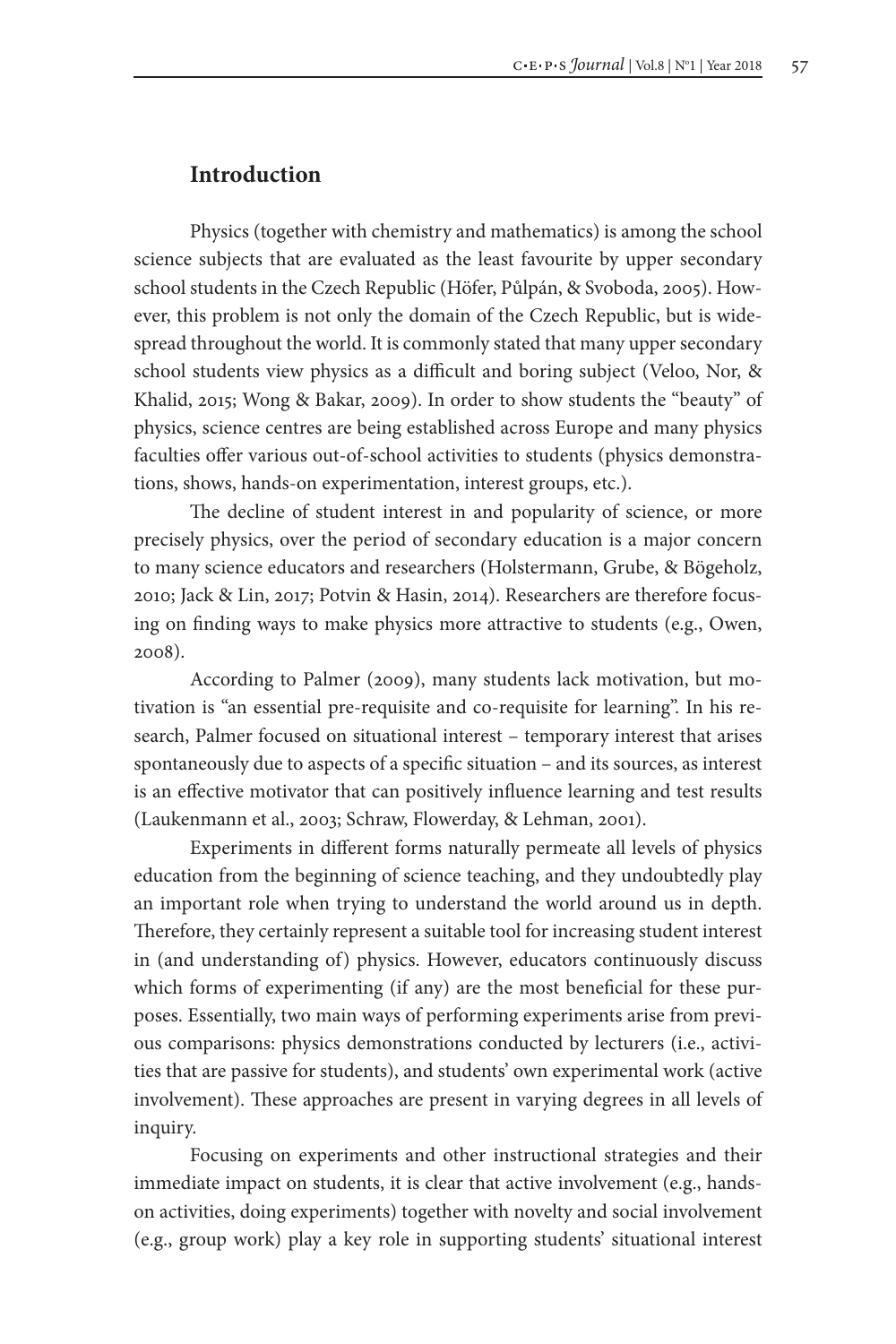(e.g., Dohn, Madsen, & Malte, 2009; Palmer, 2009; Zahorik, 1996). Moreover, doing experiments and group work are not only liked by students, they are also considered useful (Owen, 2008). In comparison, passive activities are perceived more critically in terms of whether an activity is liked by students and how they view its usefulness.

As situational interest is an aspect of intrinsic motivation (Hidi & Harackiewicz, 2000), the aim of the present study was to explore students' perception of a learning activity that is used in our Interactive Physics Laboratory (IPL). The activity complies with the key elements for supporting students' situational interest: it is a hands-on activity with social involvement and it has a novel character for many students who attend the laboratory. It was also decided to compare student feedback about their immediate attitudes to the hands-on activity with their attitudes towards watching physics demonstrations (DEMOS) for upper secondary students. Questionnaire research based on the Intrinsic Motivation Inventory (n.d.) was used for data collection.

Although the main aim of the research was to explore the immediate impact of the two aforementioned projects on students, it was decided to execute an accompanying qualitative study examining the influence of students' experimenting in the IPL on their understanding of selected physics concepts.

As both research projects – the students' perception of learning activities and the influence of students' hands-on experimenting – are related to learning activities organised for upper secondary students by our department (the IPL and DEMOS), these activities are briefly described in the following section.

# **The Interactive Physics Laboratory**

The Interactive Physics Laboratory was established by the Faculty of Mathematics and Physics of Charles University to provide upper secondary school students with a space for conducting physics experiments in the form of structured inquiry (Banchi & Bell, 2008). In groups of up to three or four, visiting students spend a total of 120 minutes in the laboratory, working on experimental units that together create an experimental set related to a particular physics topic. The IPL currently offers eight experimental sets (see Table 1), each of which consists of four to six units. The experiments contained in the units are mostly of a dual nature: they are either experiments that would be difficult to carry out in the classroom due to the amount of time required or equipment demands, or those that have the potential to strengthen students' conceptual understanding.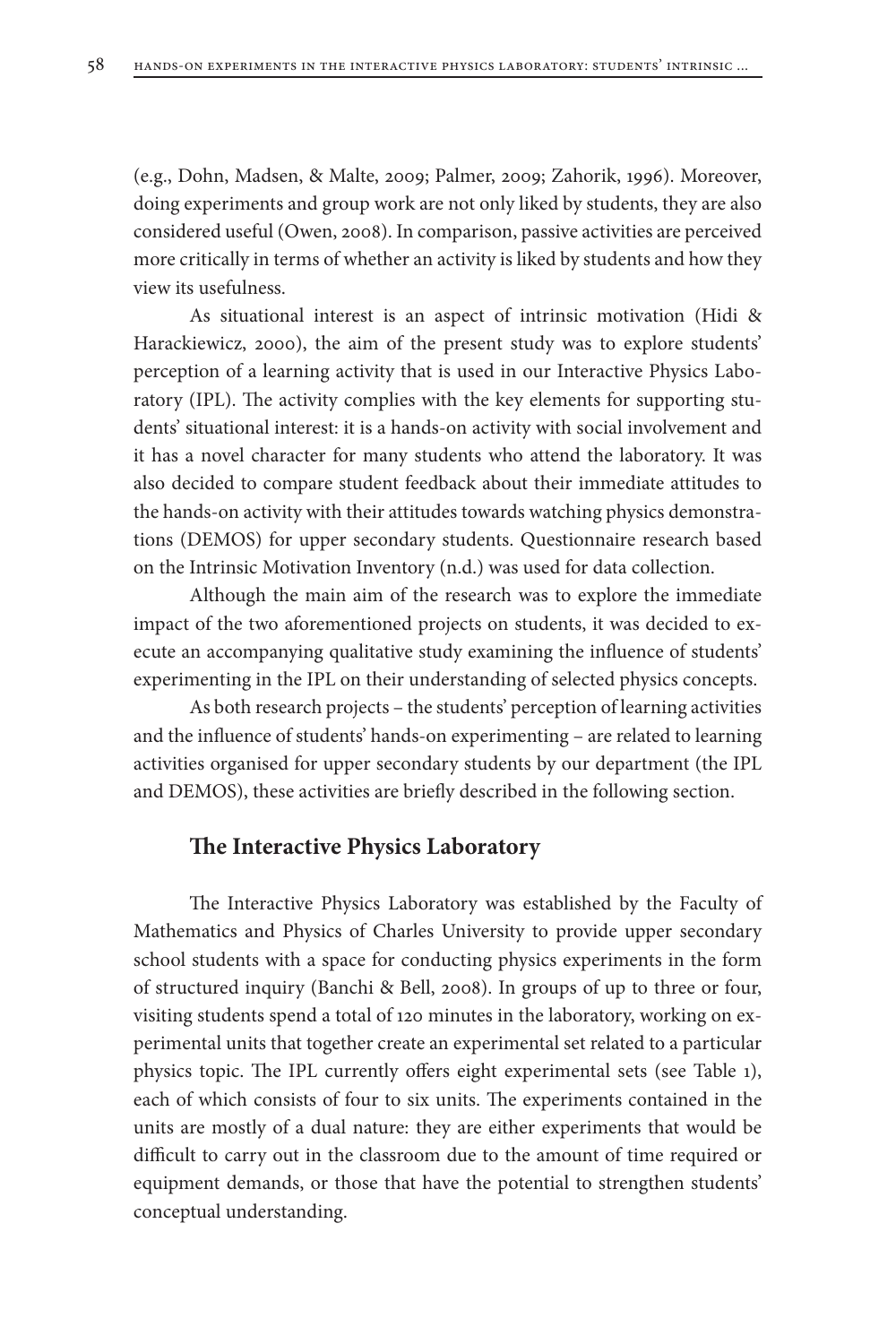# Table 1 *Topics offered by the IPL (November 2017)*

| Electrostatics              | Oscillations and rigid body mechanics    |
|-----------------------------|------------------------------------------|
| Motions under gravity       | Rotating frames of reference             |
| Magnetic field of solenoids | Thermodynamics I - quantitative approach |
| Optics                      | Thermodynamics II - qualitative approach |

The main goal of the laboratory is to allow visitors to grasp physics with their own hands, both in the literal and the metaphorical sense. Students are given maximal autonomy: they perform all of the activities independently, including preparing measurements, and recording and evaluating data. Furthermore, at the end of each IPL visit, each workgroup describes one of the experimental units in a presentation lasting a few minutes, including major findings and results; the description should also be intelligible for workgroups that have not completed the unit being described (due to time constraints, in most cases students do not complete all the units of the experimental set.)

During the entire time of their visit, students can consult with lecturers regarding the steps of the experiment. The lecturers are normally students or younger employees of the Department of Physics Education. In conjunction with the students' own teachers, the role of the lecturers in the IPL is only to provide support.

Every unit has its own worksheet, which is given to the students to record their results. After the session, the students can take this sheet with them, thus giving their teacher an opportunity to build on the experimenting in the IPL in his/her subsequent regular lessons.

### **Demonstrations for secondary school students**

At our faculty, the project of physics demonstrations (DEMOS) has a tradition of more than a decade. During both semesters, one forenoon a week is dedicated to an experimental show for upper secondary students, who visit the lecture hall with their teachers in groups of up to 90 persons. Each performance takes 75 minutes and is repeated three times in a row, meaning that more than 250 students can watch the show in one day.

At present, seven different physics topics are offered for teachers to choose from (see Table 2). The shows are overseen and executed by employees of the Physics Education Department.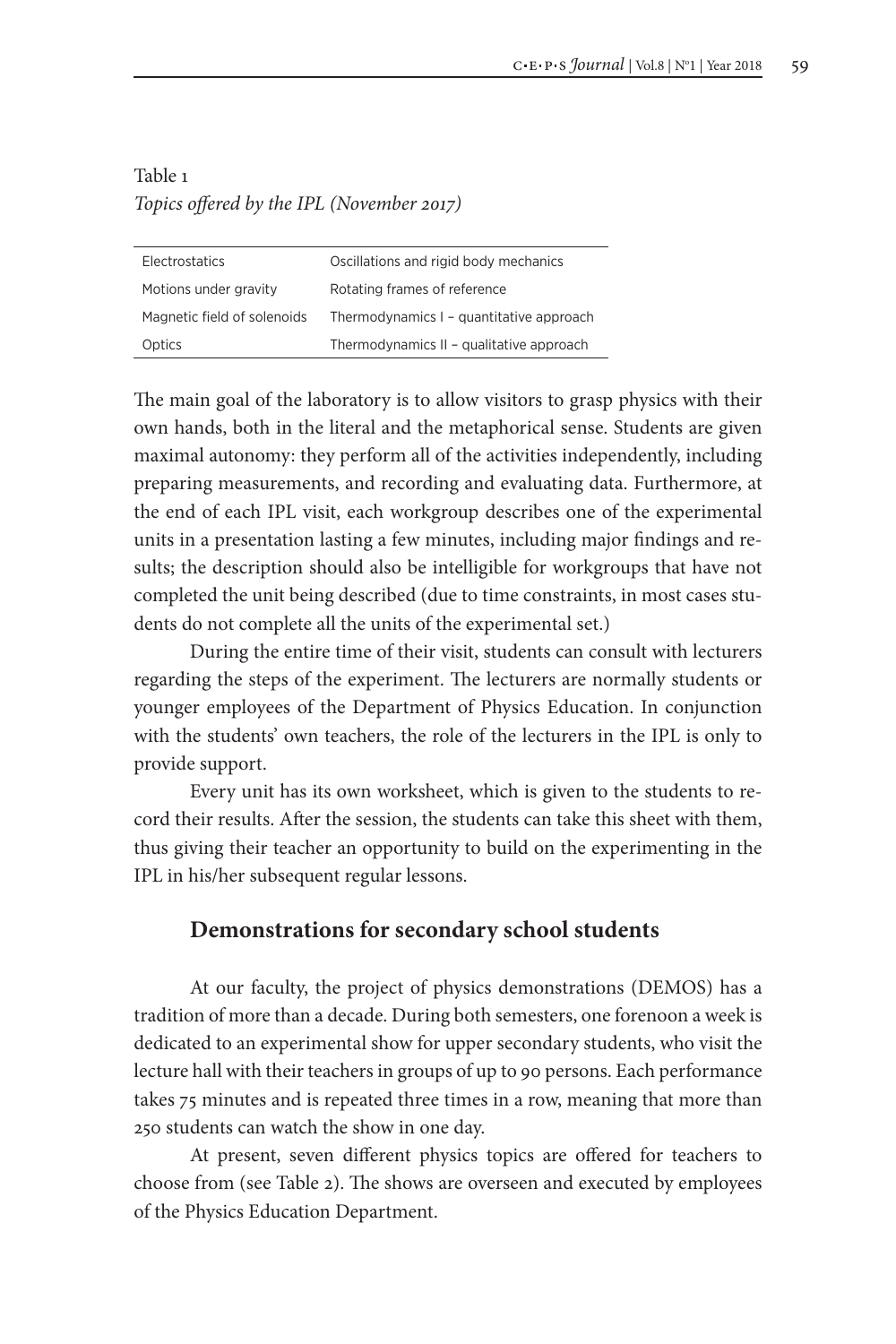# Table 2 *Topics offered for DEMOS (November 2017)*

| Acoustics                 | Electricity and magnetism |
|---------------------------|---------------------------|
| Electromagnetic radiation | lonizing radiation        |
| Mechanics                 | Optics                    |
| Thermodynamics            |                           |

# **Research focus**

The IPL was put into regular operation in 2012, and since that time the number of visitors has grown continuously to the present level of more than 800 students going through the laboratory every year. The increasing interest of upper secondary school teachers and their students was the motivation to initiate a study on how visiting the laboratory influences students. This intention naturally offers two main research branches: one focused on the students' attitudes/motivation towards the executed activity itself, and the other aimed at potential changes in their conceptual understanding.

Although the literature search (see *Introduction*) revealed that researchers are still searching for suitable instructional strategies to support students' situational interest, it was decided to deal primarily with this topic, so that the data obtained could provide relevant feedback concerning the overall functioning of the IPL. The main part of the present paper is therefore focused on student motivation towards practical work in the IPL and, from this point of view, comparison with lecture demonstrations. The following text is based on this research and on our second, minor qualitative study, which focused on students' explanations of optics concepts. This is described at the end of the paper, in the subchapter *Does experimenting in the IPL influence the understanding of concepts in physics?*

### **Research questions**

At the beginning of the study, the following research questions Q1–Q3 were stated, complemented with hypotheses H1–H3:

- *Q1: Is there any statistically significant difference in the way practical work in the IPL is perceived by girls and boys?*
- H1: According to our personal experience, we hypothesised that girls were more critical than boys.
- *Q2: Is there any difference in the way experimenting in the IPL is perceived in comparison with perceptions of DEMOS?*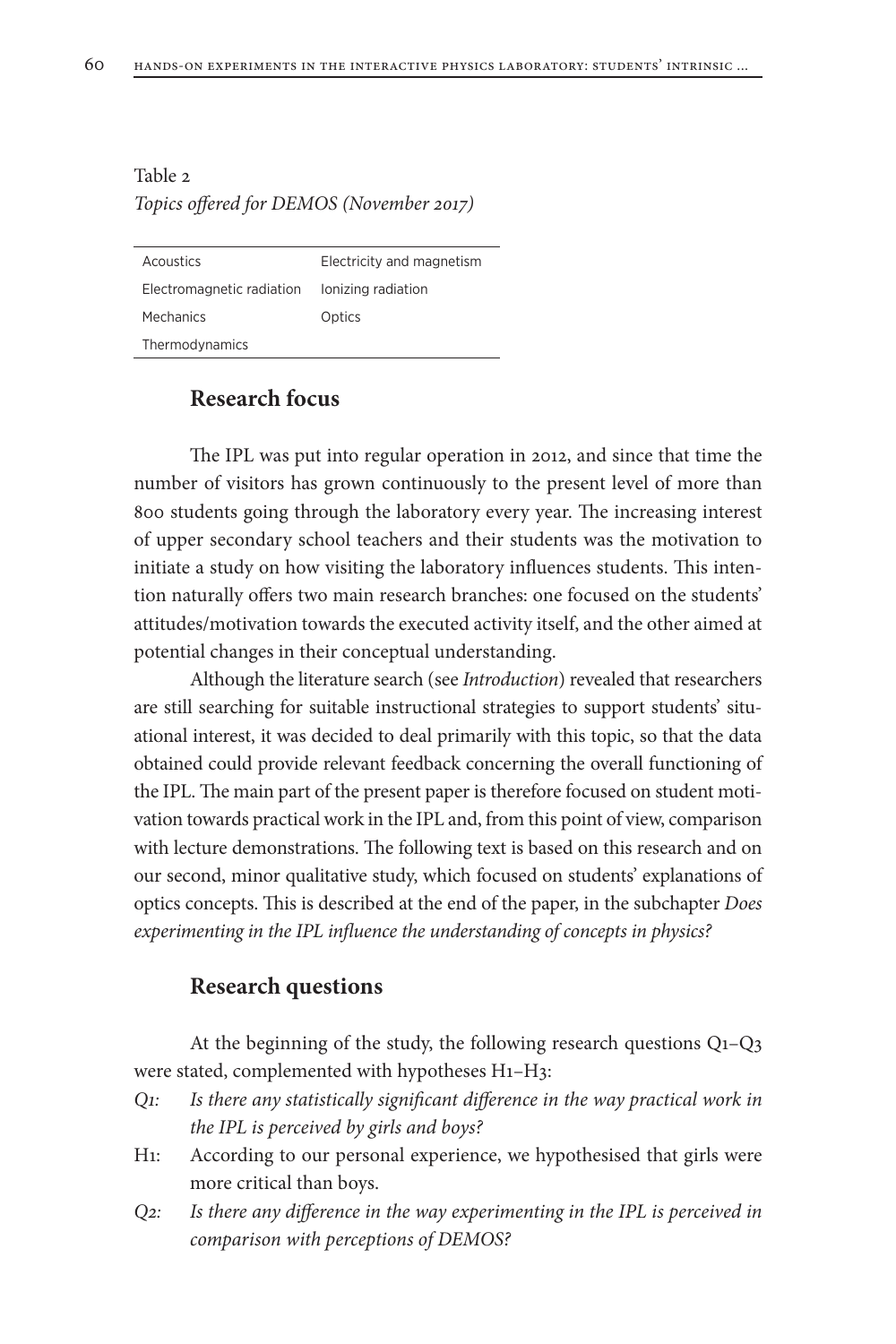- H2: We expected that experimenting in the IPL would be found to be more demanding by students, but more useful for them.
- *Q3: Is there any correlation between students' intrinsic motivation towards activities in the IPL and their grade in physics*?
- H3: We did not expect such a correlation.

In addition to these questions, we were naturally interested in which aspects of experimental work in the IPL were the most positively/negatively perceived in terms of students' attitudes/motivation.

# **Methodology**

#### *General research background*

From a methodological point of view, a quantitative approach was used when trying to answer the research questions. The research plan was an ex-postfacto study, with the data being collected using a standardised questionnaire.

#### *Sample selection*

The study focused on upper secondary school students taking physics courses as part of their general education programme. The sample was made up of students who had visited the IPL or DEMOS on the discretion of their teachers. From this point of view, a selective effect must be taken into account, so the sample cannot be considered representative, e.g., it could be suggested that teachers bringing their students to the IPL or DEMOS are more engaged and active in looking for attractive teaching approaches, so their students could be accustomed to a "high level" of teaching.

Moreover, another strong effect is determined by the fact that both projects are situated in the Czech capital Prague, and visiting students live mostly in the capital or its immediate surroundings.

Data was collected from a total of 1,122 upper secondary school students aged from 15 to 19. In the IPL, the sample is made up of 303 visitors (145 girls and 158 boys), whereas in DEMOS it includes 819 visitors (412 girls and 407 boys).

#### *Research tool*

The Intrinsic Motivation Inventory (n.d.) was used as a research tool. This multidimensional measurement device is based on the Self-Determination Theory, and its primary goal is to assess participants' subjective experience related to activities performed in laboratory experiments. In both the original and a modified version, the Intrinsic Motivation Inventory (IMI) has been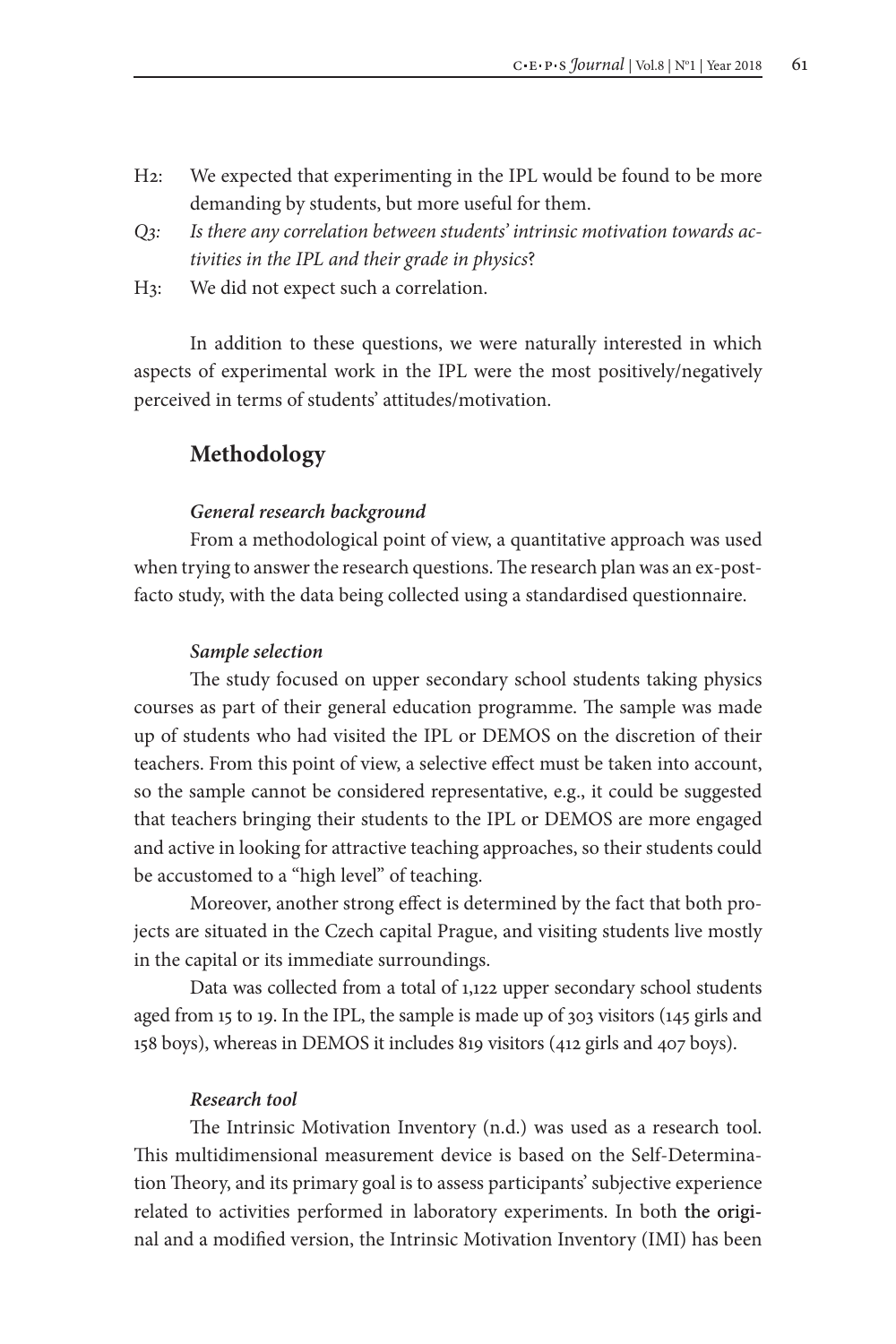repeatedly used in many previous studies (Deci, Eghrari, Patrick, & Leone, 1994; Leng, Wan Ali, Baki, & Mahmud, 2010; Monteiro, Mata, & Peixoto, 2015; Plant & Ryan, 1985; Ryan, 1982; Ryan, Mims, & Koestner, 1983). The use of this tool far exceeds the limits of education: for instance, psychologists use the IMI with business employees, children, athletes, people with mental illnesses, etc.

In the original IMI, students express their intrinsic motivation towards the studied activity on seven subscales: *interest/enjoyment*, *perceived competence*, *effort/importance*, *felt pressure/tension*, *perceived choice*, *value/usefulness* and *relatedness*. To be precise, only the first scale measures the intrinsic motivation itself, while the others either serve as positive/negative predictors for intrinsic motivation or express other motivational aspects of the participants' attitude towards the assessed activity.

McAuley, Duncan and Tammen (1987) demonstrated the high validity of the IMI scales (with the exception of the last one, which was added later) and later studies suggest that the exclusion of any scale does not influence the results in the others, nor does the order of items in a particular scale.

The full-length IMI consists of 45 items and was translated into Czech in 2012. For the purposes of our research, we used 23 items (19 for DEMOS); we decided to entirely exclude the scales *perceived choice* and *relatedness*, as they are irrelevant to our conditions. In addition, the scale *perceived competence* was excluded from the DEMOS research. The students should assess every item on a seven-point Likert scale ranging from *this claim is not at all true for me*  (scored by 1) to *this claim is very true for me* (scored by 7). In our study, we emphasise the problem of the usefulness of practical work in the laboratory, which is why the scale *value/usefulness* is represented by more items than any other.

### *Procedure*

The study was designed so as to administer the IMI in the form of a paper-and-pencil questionnaire immediately after the assessed activity: experimental work in the IPL, or watching experiments in DEMOS. Before they left the laboratory or the lecture hall, students were given time to fill in the IMI, supplemented with a few personal questions (gender, age, year, grade in physics). Most of the students completed this task within five minutes, but there was no upper time limit for completing the questionnaire.

While the students were completing the IMI, the lecturers always left the room where the students were sitting, in order to exclude any influence of the lecturers' physical presence on the participants' decisions.

Data collection in the IPL took place from April to October 2017. During this time, a total of 303 students from 25 workgroups and 12 different upper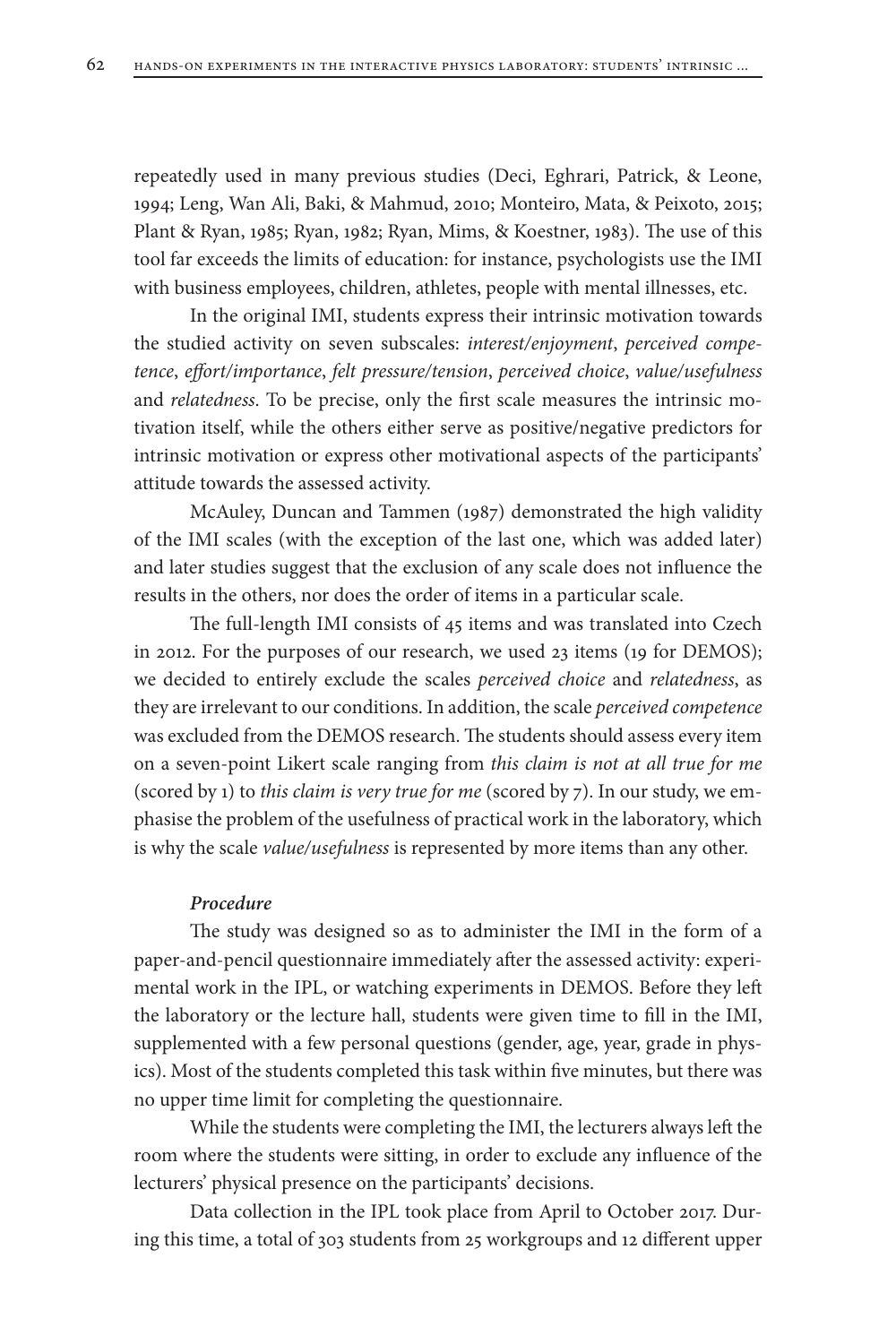secondary schools were involved in the study. Collecting data during the DEM-OS project took place from May to October 2017, during which 12 different thematic shows took place and 819 students from 16 schools were engaged in the research.

#### *Data analysis*

For each IMI item, elementary statistics were calculated, including average score, standard deviation and variance; to calculate the final score for reverse items, the average value obtained was subtracted from 8. Subsequently, the score for each IMI scale was calculated by averaging scores across all of the items on that scale. Gender-separated data were analysed in the same way and compared using a two-sample *t*-test. Similar *t*-test-based comparison was made for data obtained in the IPL and in DEMOS.

# **Results**

### *General and gender-separated data*

As mentioned above, data from more than 1,100 respondents was collected and subsequently processed by statistical methods.

The basic data for particular IMI scales is summarised in Table 3. The correlations of the scales are shown in Table 4 (for IPL data) and Table 5 (for DEMOS data).

As explained above, the respondents assessed every item on a sevenpoint Likert scale ranging from *this claim is not at all true for me* (scored by 1) to *this claim is very true for me* (scored by 7), i.e., the higher scores in the following tables correspond to stronger student feeling on the measured scale.

|                         |               | SD                |      | average score |             |         |
|-------------------------|---------------|-------------------|------|---------------|-------------|---------|
| scale                   | average score |                   | var  | Girls         | <b>Boys</b> | p-value |
|                         |               | data from the IPL |      |               |             |         |
| interest / enjoyment    | 5.54          | 1.52              | 2.30 | 5.47          | 5.52        | .704    |
| perceived competence    | 5.17          | 1.56              | 2.44 | 4.98          | 5.32        | .016    |
| effort / importance     | 4.67          | 1.65              | 2.73 | 4.73          | 4.60        | .319    |
| felt pressure / tension | 2.45          | 1.56              | 2.42 | 2.43          | 2.42        | .942    |
| value / usefulness      | 5.58          | 1.48              | 2.20 | 5.60          | 5.54        | .672    |

#### Table 3

*Basic data obtained by the IMI questionnaire*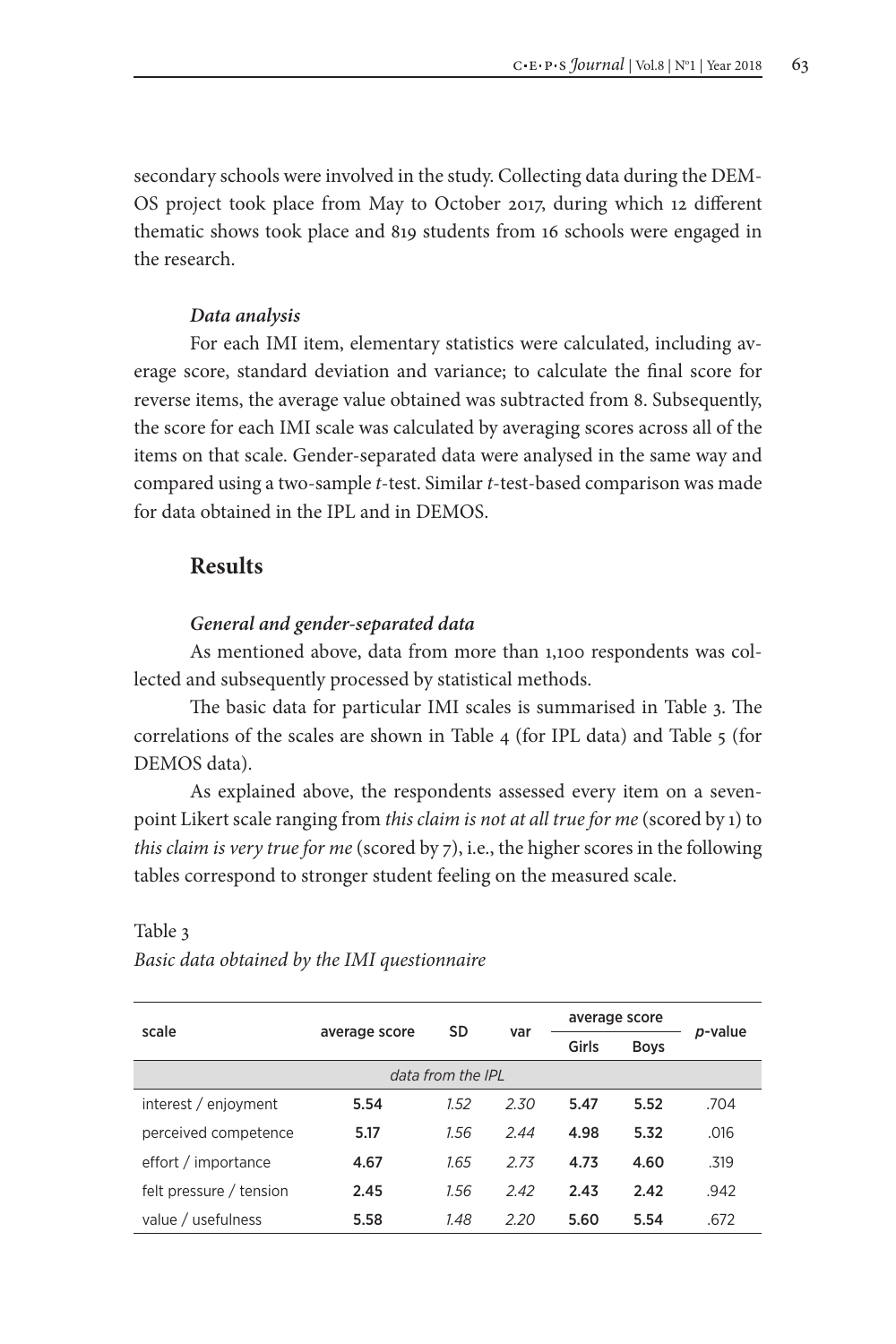| scale                   |               | SD              | var  | average score |             | p-value |
|-------------------------|---------------|-----------------|------|---------------|-------------|---------|
|                         | average score |                 |      | Girls         | <b>Boys</b> |         |
|                         |               | data from DEMOS |      |               |             |         |
| interest / enjoyment    | 5.67          | 1.17            | 1.37 | 5.61          | 5.72        | .154    |
| effort / importance     | 4.10          | 1.28            | 1.64 | 3.98          | 4.21        | .063    |
| felt pressure / tension | 2.34          | 1.04            | 1.07 | 2.24          | 2.43        | .063    |
| value / usefulness      | 5.51          | 1.00            | 1.00 | 5.57          | 5.46        | .117    |

*Note.* From left to right, the columns show: average scale score, standard deviation, variance, and the comparison between boys' and girls' average scores, complemented by the *p*-value arising from the *t*-test for the two independent samples. The higher the score, the stronger the students' feeling of measured quality (interest, effort, pressure, etc.).

#### Table 4

*The Pearson correlation table for the IMI scales resulting from the IPL data*

| perceived competence    | .53                    |                         |                       |                           |
|-------------------------|------------------------|-------------------------|-----------------------|---------------------------|
| effort / importance     | .67                    | .42                     |                       |                           |
| felt pressure / tension | $-24$                  | $-42$                   | $-.07$                |                           |
| value / usefulness      | .72                    | .49                     | .58                   | $-.21$                    |
|                         | interest/<br>enjoyment | perceived<br>competence | effort/<br>importance | felt pressure/<br>tension |

#### Table 5

*The Pearson correlation table for the IMI scales resulting from the DEMOS data*

| effort / importance     | .59                |                   |                       |
|-------------------------|--------------------|-------------------|-----------------------|
| felt pressure / tension | $-0.03$            |                   |                       |
| value / usefulness      | .70                |                   | $-09$                 |
|                         | interest/enjoyment | effort/importance | felt pressure/tension |

In terms of test reliability, both of the IMI questionnaires administered (IPL and DEMOS) exhibit a Cronbach alpha higher than 0.85 (Cronbach, 1951).

#### *Correlation with grades (IPL only)*

In the Czech school system, upper secondary school students are graded in particular subjects with marks from 1 to 5, where 1 is the best assessment and 5 the worst. While only a few students stated in the questionnaire that their last term grade in physics was 5, we excluded these responses from the following comparison and analysed the dependence of IMI scores on grades from 1 to 4.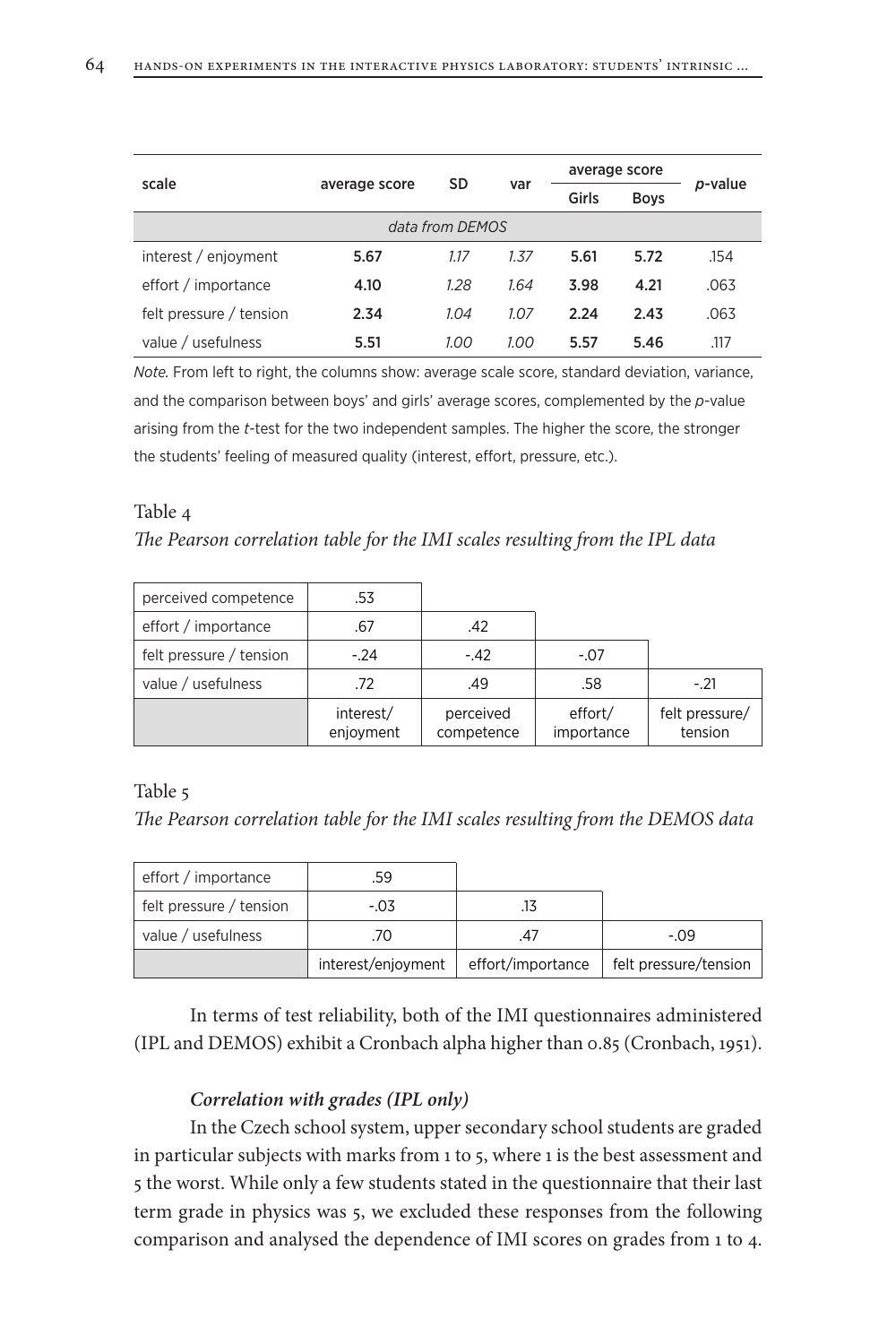Table 6 shows the Pearson correlation between the grade and the average scores in each scale for IPL visitors.

| half-year grade<br>in physics | interest/<br>enjoyment | perceived<br>competence | effort/<br>importance | felt pressure/<br>tension | value/<br>usefulness |
|-------------------------------|------------------------|-------------------------|-----------------------|---------------------------|----------------------|
|                               | 5.65                   | 5.59                    | 4.79                  | 2.31                      | 5.65                 |
| $\mathfrak{p}$                | 5.48                   | 5.05                    | 4.59                  | 2.38                      | 5.63                 |
| 3                             | 5.44                   | 5.12                    | 4.67                  | 2.51                      | 5.60                 |
| 4                             | 5.12                   | 4.72                    | 4.33                  | 2.58                      | 5.16                 |
| Pearson correl.               | $-0.95$                | $-.91$                  | -.86                  | .99                       | $-83$                |

# Table 6 *Correlation between grades and IMI scores*

### *Item analysis*

For a deeper analysis, Table 7 contains the average score for every item, both in the IPL and DEMOS samples. The (R) stated at the end of some items identifies that these items were assigned in reverse, in order to verify that students had not chosen contradictory answers, which be could sign of a random strategy when completing the questionnaire.

Table 7 contains a generally used version of the IMI items. However, in the questionnaires we used, the phrases "this activity" or "this task" were replaced by "experimenting in the IPL" (in the case of the IPL) or "watching experiments" (in case of DEMOS), both complemented by minor, languageconditioned changes in word order.

### **Discussion**

#### *Gender differences*

Generally, the differences between boys and girls are only minor in most of the scales investigated, and do not confirm hypothesis H3 that girls are more critical of practical work in the IPL; the same conclusion can be reached regarding watching DEMOS. At level  $p < 0.02$ , we registered only one dimension, *perceived competence*, with a statistically significant difference in gender comparison. This means that, while experimenting in the IPL, boys feel more competent and satisfied, and are probably more self-confident when assessing their own ability to perform well.

What is remarkable, however, is the perception of *effort/importance* when comparing the IPL and DEMOS. While girls assess experimenting in the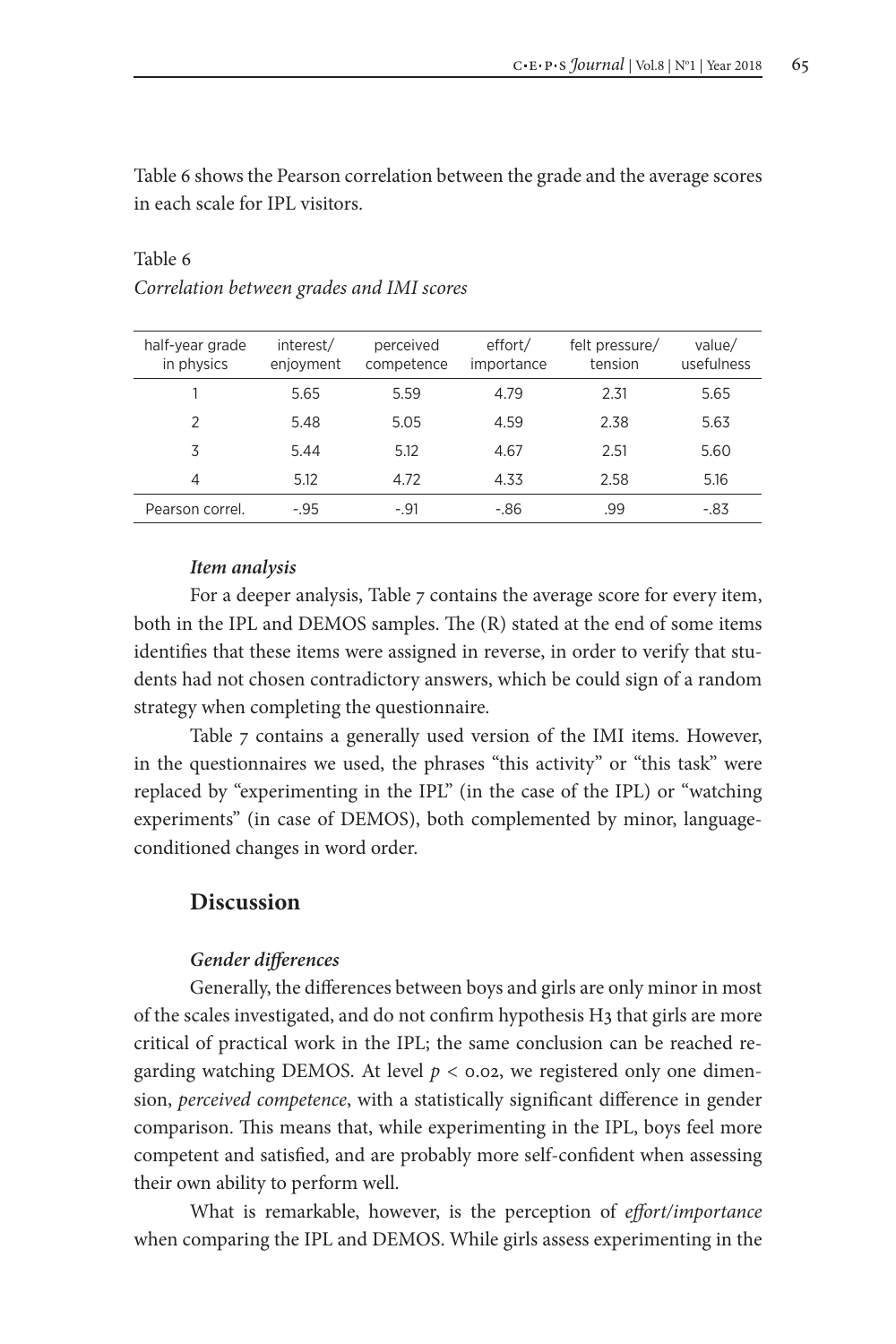laboratory as requiring more effort in comparison with boys, for DEMOS the situation is exactly opposite: girls feel less effort is required (with low significance  $p < 0.1$ ).

#### *Comparison of the IPL and DEMOS*

According to the data obtained in the research, students find both experimenting in the IPL and watching experiments during DEMOS quite interesting and useful: on the scales *interest/enjoyment* and *value/usefulness*, both activities achieved an average score over 5.5 (remembering that the mean value of the Likert scale used is 4.0). This is in contradiction with the researchers' claims that watching experiments is less liked by students than hands-on experimenting (see *Introduction*; Owen, 2008).

The differences between the IPL and DEMOS scores in these two scales are statistically insignificant, as are gender-conditioned differences; this is true not only for the entire scales, but for almost all of their items, as well. Expectedly and logically, the exception is item 14, which is focused on developing manual skills.

In the case of the two remaining scales (of a total of four that can be compared), statistically significant differences were identified. On the scale *effort/importance,* three out of four of its items show at *p* < 0.005 that greater effort is required by experimenting in the IPL than by watching DEMOS. The absolute average scores move around the scale mean of 4.0 for DEMOS, while for the IPL they move around slightly higher values. This could indicate that students devote appropriate effort to both activities, but not extreme effort.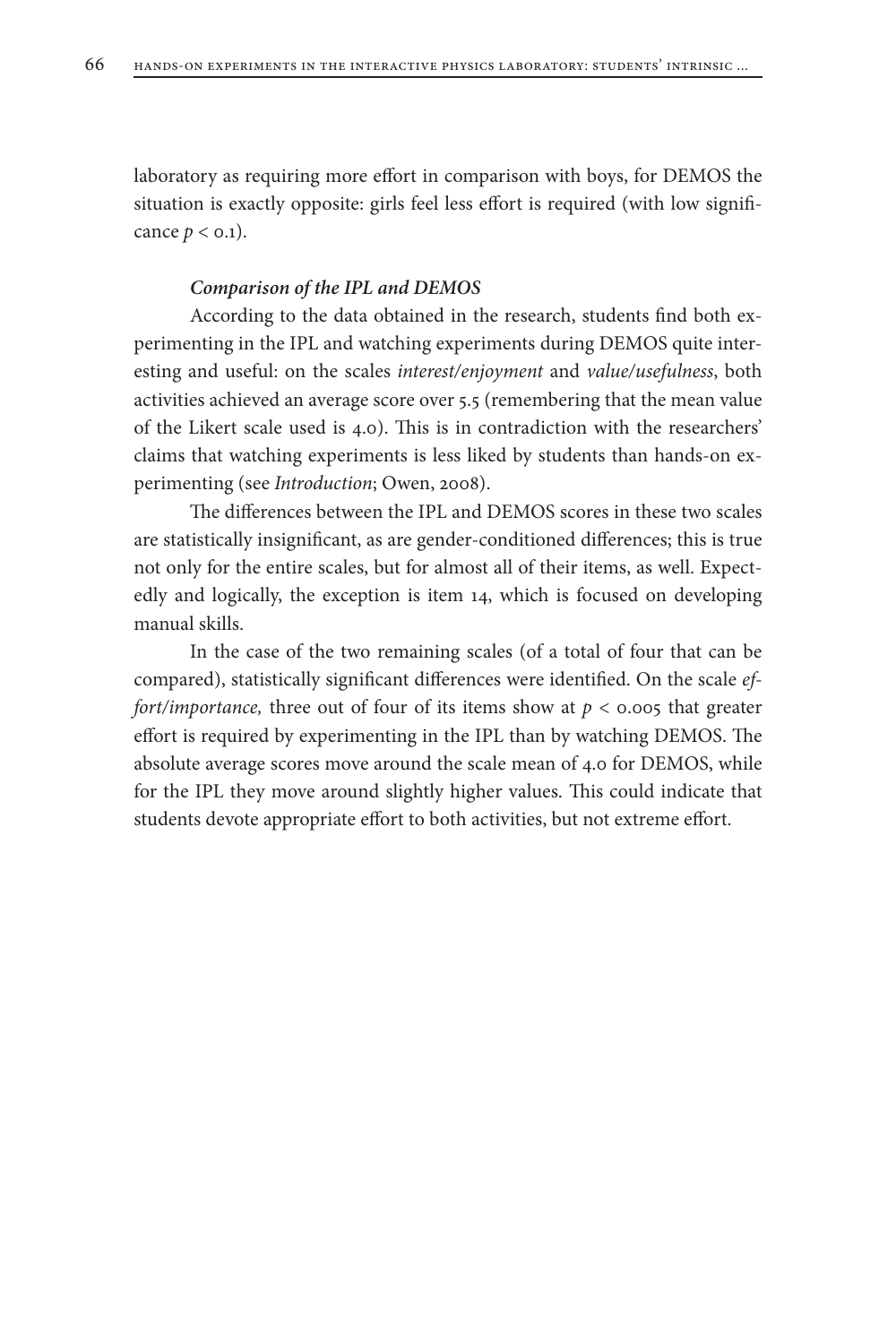## Table 7

# *IMI items with the achieved scores for the IPL and for DEMOS*

| no.               | scales + items                                                                                     | score<br><b>IPL</b> | score<br><b>DEMOS</b>    | p-value  |
|-------------------|----------------------------------------------------------------------------------------------------|---------------------|--------------------------|----------|
|                   | Interest / enjoyment                                                                               | 5.49                | 5.67                     |          |
| 5                 | This activity did not hold my attention at all. (R)                                                | 5.78                | 6.02                     | .009     |
| 9                 | I thought this was a boring activity. (R)                                                          | 5.74                | 5.88                     | .197     |
| 13                | While I was doing this activity, I was thinking about how much<br>I enjoyed it.                    | 4.85                | 4.98                     | .251     |
| 15                | I enjoyed doing this activity very much.                                                           | 5.60                | 5.78                     | .052     |
|                   | Perceived competence                                                                               | 5.16                | $\overline{\phantom{a}}$ |          |
| 4                 | I was pretty skilled at this activity.                                                             | 5.28                |                          |          |
| 19                | This was an activity that I could not do very well. (R)                                            | 4.79                |                          |          |
| 21                | I am satisfied with my performance at this task.                                                   | 5.36                |                          |          |
| 23                | After working at this activity for a while, I felt pretty competent.                               | 5.18                |                          |          |
|                   | Effort / importance                                                                                | 4.66                | 4.10                     |          |
| 3                 | I did not put much energy into this activity. (R)                                                  | 4.39                | 4.32                     | .505     |
| $12 \overline{ }$ | I did not try very hard to do well at this activity. (R)                                           | 5.46                | 4.41                     | 0.005    |
| 17                | I tried very hard in this activity.                                                                | 4.68                | 3.90                     | < 0.005  |
| 20                | I put a lot of effort into this activity.                                                          | 4.11                | 3.76                     | < 0.005  |
|                   | Felt pressure / tension                                                                            | 2.42                | 2.34                     |          |
| 2                 | I did not feel nervous at all while doing this activity. (R)                                       | 2.05                | 1.86                     | 0.022    |
| 6                 | I felt very tense while doing this activity.                                                       | 2.73                | 3.16                     | 0.005    |
| 11                | I felt pressured while doing this activity.                                                        | 2.03                | 1.74                     | - 005. > |
| 16                | I was very relaxed in doing this activity. (R)                                                     | 2.89                | 2.61                     | 0.005    |
|                   | Value / usefulness                                                                                 | 5.57                | 5.51                     |          |
| 1                 | I think doing this activity could help me to understand physics<br>concepts.                       | 5.95                | 6.07                     | .175     |
| 7                 | I think this is an important activity.                                                             | 5.55                | 5.58                     | .939     |
| 8                 | I think it is useful to do this activity because it can increase the<br>attractiveness of physics. | 6.09                | 6.11                     | .878     |
| 10                | I think doing this activity could help me to handle physics at school.                             | 5.15                | 5.22                     | .603     |
| 14                | I think doing this activity is useful for gaining manual skills.                                   | 4.91                | 4.38                     | < .005   |
| 18                | I would be willing to do this again because it has some value for me.                              | 5.55                | 5.30                     | .018     |
| 22                | I think experimenting in the IPL will be useless for me at school. (R)                             | 5.78                | 5.90                     | .240     |

*Note.* The *p*-value was obtained by using a *t*-test for two independent samples. The null hypothesis expects that the particular item is assessed equally by both of the studied populations, and it is rejected at the level *p* < .005.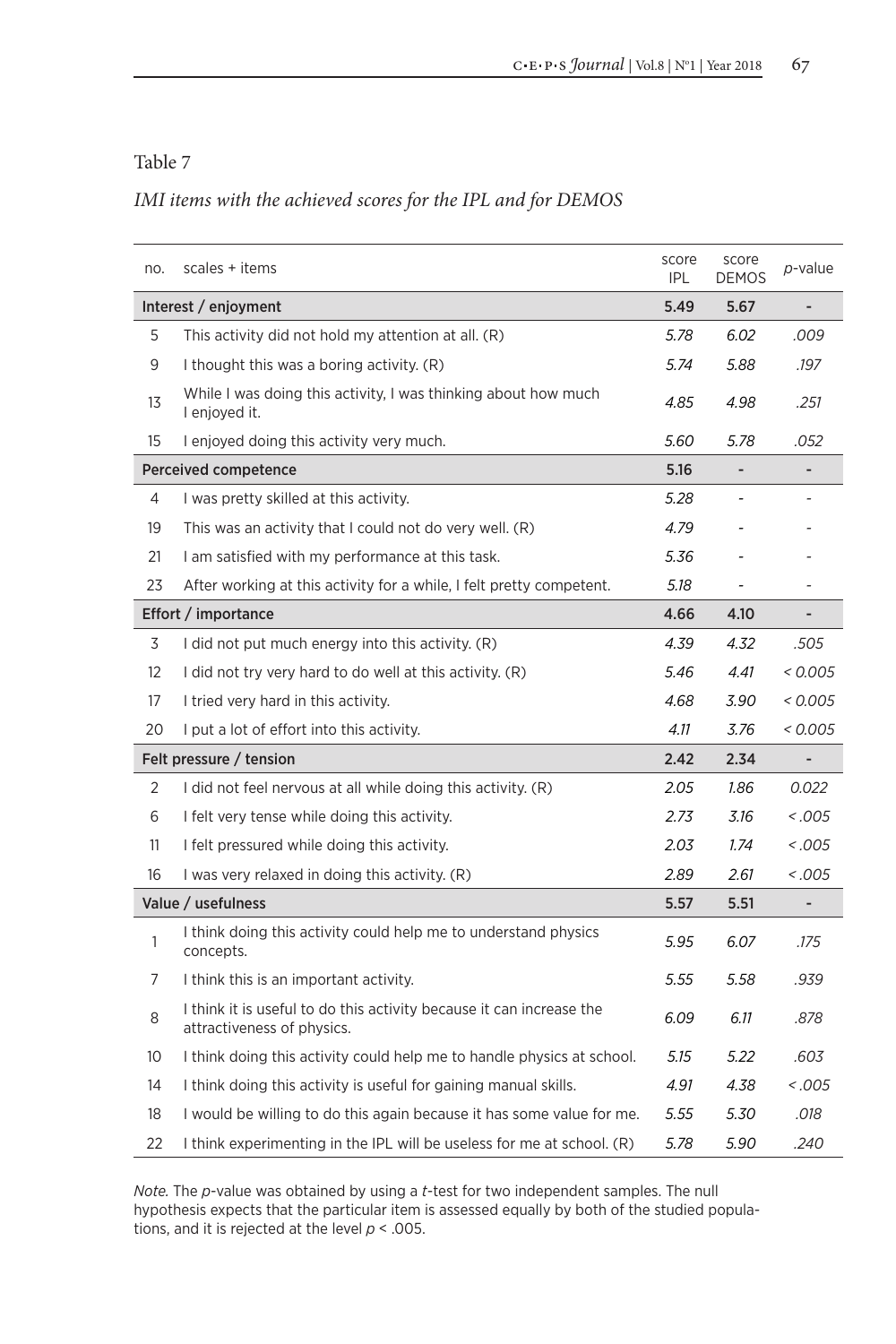The only scale that shows average scores lower than the mean value of 4.0 is the scale *felt pressure/tension*. For items 2, 11 and 16, the gains for DEMOS are lower than for the IPL, and in the last two items this difference is statistically significant; according to this, DEMOS is less stressful for students than laboratory work, which is not surprising if we consider that watching DEMOS (unlike the IPL) does not require students to demonstrate any physics knowledge. Interesting results are offered by item 6, where students should assess the statement "*I felt very tense while doing this activity*"; unlike the other items of the scale, it shows a significantly higher score for DEMOS. We hypothesise that this could arise from two possible meanings of this item: while some students could interpret *tension* as a negative manifestation of stress, for others it could it a pleasant, exciting feeling of expecting something unusual. In the latter case, such an interpretation could bring DEMOS a higher score, as the show intentionally works with expectations and excitement.

The correlation matrix shown in Tables 4 and 5 suggests that there are generally no strong correlations between any of the scales; the only remarkable Pearson coefficient (higher than 0.70) was identified between *interest/enjoyment* and *value/usefulness*. The effectively zero correlation between *effort/importance* and *felt pressure/tension* scales practically excludes the hypothesis that students who assessed both of the activities as non-stressful did so because they do not devote appropriate effort.

### *Grades*

As Table 6 shows, better grades generally increase students' assessment in all of the scales, with an exception of the *pressure/tension* scale, which exhibits a strong correlation with grades. In other words, the worse the student's grade, the more pressure s/he felt during activities in the IPL.

# **Does experimenting in the IPL influence the understanding of concepts in physics?**

As mentioned above, one of the experimental sets offered in the Interactive Physics Laboratory is focused on geometrical and wave optics. The experiments are divided into four units with the following topics: (1) *Reflection & refraction of light*; (2) *Total reflection*; (3) *Interference & diffraction* and (4*) Polarisation of light*. Although the students' visit to the laboratory is a one-time event, we decided to prepare a study in order to explore whether the IPL has an influence on secondary school students' understanding of selected concepts in optics.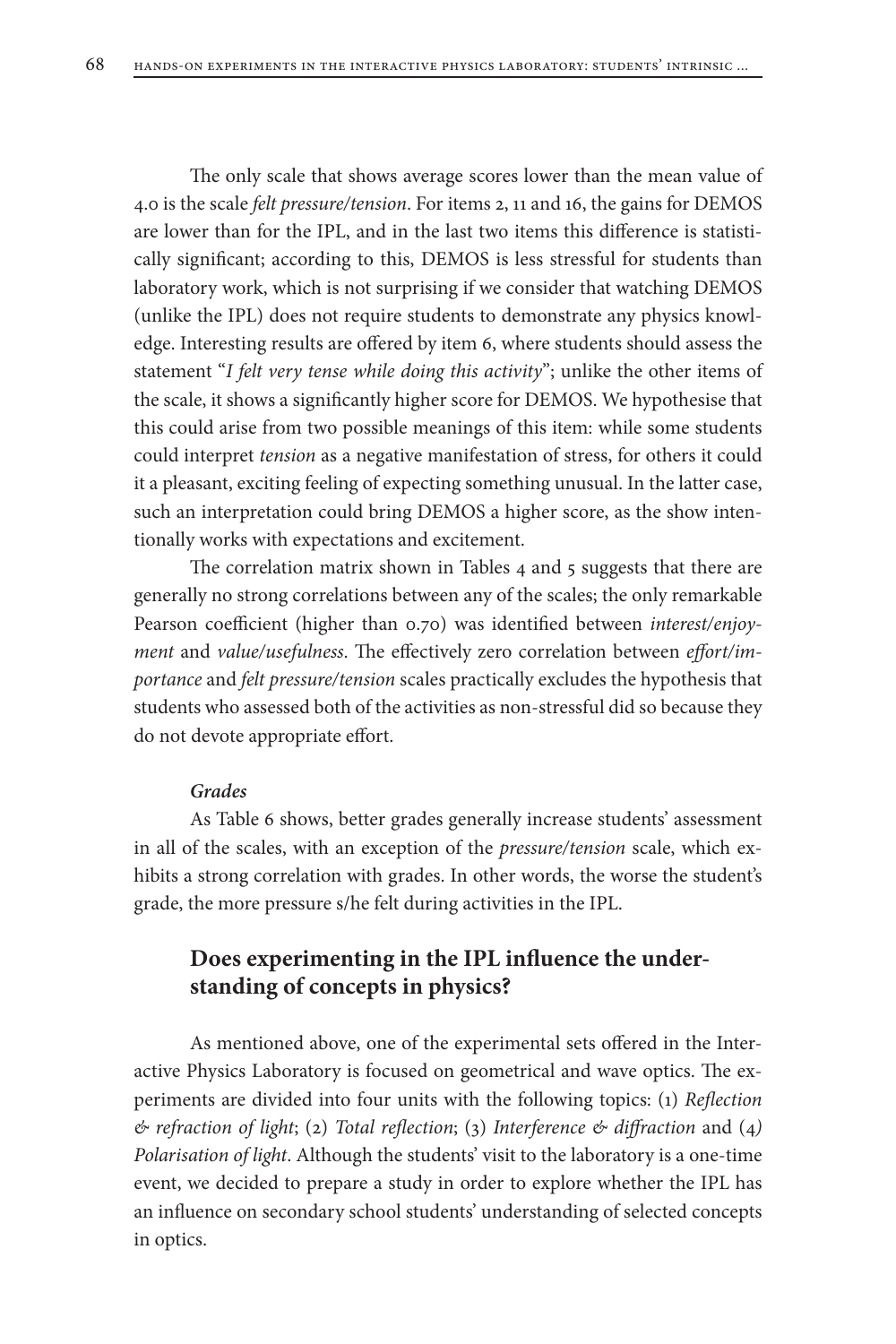The research described below is an accompanying qualitative study investigating the influence of students' hands-on experimenting in the IPL on their understanding of selected physics concepts. A qualitative research approach was chosen for the purposes of this study. A questionnaire with openended questions, in which students should describe the selected physics concepts, was prepared for data collection. The questionnaires were evaluated using content analysis of students' written answers, as assessed by three independent researchers.

#### *Sample selection*

The survey was carried out in spring 2017.

Two secondary school teachers who visited the Interactive Physics Laboratory with their students were asked to be involved in the survey. The participants were 46 students aged 16–17, most of whom (24 boys and 15 girls) attended the optical experimental set in the IPL in three different groups.

### *Description of the intervention*

All of the students who visited the IPL within the framework of the research can be divided into two groups: one group completed units (1) and (2) with experiments from geometrical optics (22 participants: 13 boys and 9 girls), while the other group (17 participants: 11 boys and 6 girls) undertook wave optics experiments, i.e., units (3) and (4). Thanks to this division, during their visit to the IPL, every student encountered two of the physics concepts investigated in the prepared questionnaire. Thus, the answers of students who had encountered a particular physics concept in the IPL were compared with the answers of students who had not encountered that particular concept in the IPL, or with the answers of students who had not visited the laboratory at all.

Three weeks after their visit to the IPL, the students were asked to complete the prepared questionnaires. They were asked to describe, as precisely as possible, the following concepts:

- (a) physical phenomena that occur in a water droplet when a rainbow is formed;
- (b) the principle of working of an optical fibre and travel of a light ray through the optical fibre;
- (c) what is observed on the screen during a double-slit experiment and why this happens;
- (d) what happens with linearly polarised light as it passes through optically active solutions with different concentrations.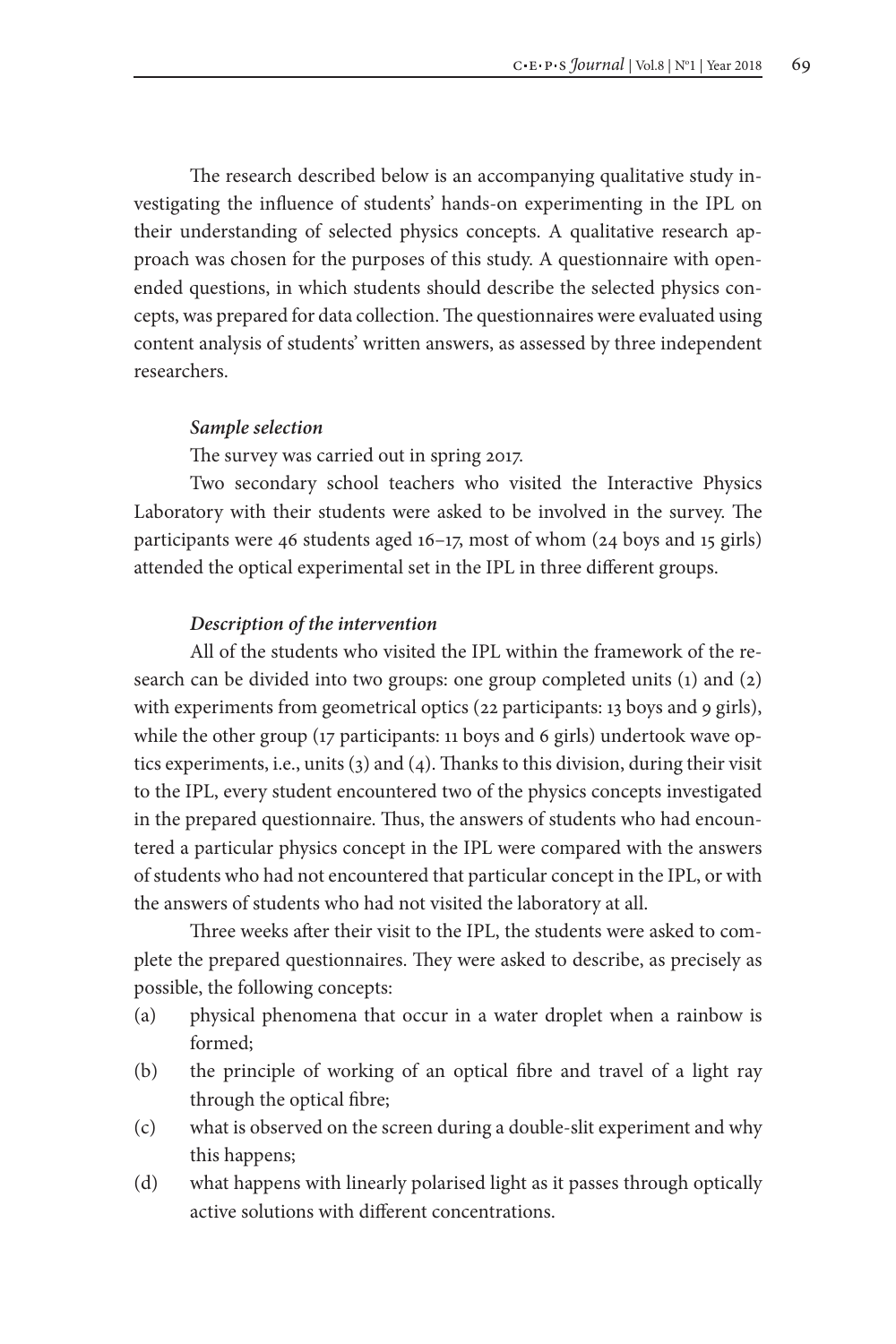The students did not have any teaching aids at their disposal while completing the questionnaires.

All of the described concepts are commonly discussed during the optical experimental set in the IPL. Simultaneously with the execution of the survey, the students studied optics during their normal physics lessons at secondary school, as well (according to the curricula and the teachers' statements); they should therefore be familiar with all of the phenomena addressed in the questionnaire.

#### *Results*

In the first question, which focused on the formation of a rainbow, there were no differences observed between the students who had visited the corresponding unit in the IPL and the others. Nevertheless, it is very interesting that the students often mentioned dispersion and refraction of light to describe the origin of a rainbow, whereas reflection of light in the water droplet only rarely appeared in the students' answers. Furthermore, none of the students mentioned the double reflection of sunlight inside raindrops, which causes secondary rainbows.

The students who had taken unit (2), which focuses on total reflection, were more successful in answering the question about optical fibres. Their responses were more detailed, they used collocations that can be found in the worksheets for the IPL, they often mentioned "ideal case", and they described total reflection more precisely than the other students. The students also drew the picture of optical fibre that appeared in the worksheets, and their pictures were correctly drawn.

Examples of two answers of students who had taken the unit focused on total reflection:

- *• "In order to be a total reflection, the light must not pass out through the walls of the fibre."*
- *• "The light must not be seen when I look at the fibre, i.e., 100% of the light transmission comes out."*

The double split experiment was surprisingly well explained by both groups of students. Terms such as Young's experiment and interference figure, as well as appropriate pictures, appeared in both of the researched groups. Nevertheless, a better understanding of the concept can be found among students who had taken the corresponding experiments in the IPL. Their responses were more detailed, and there were only three students who had entirely incorrect explanations or no explanation of the physical phenomena (in the group that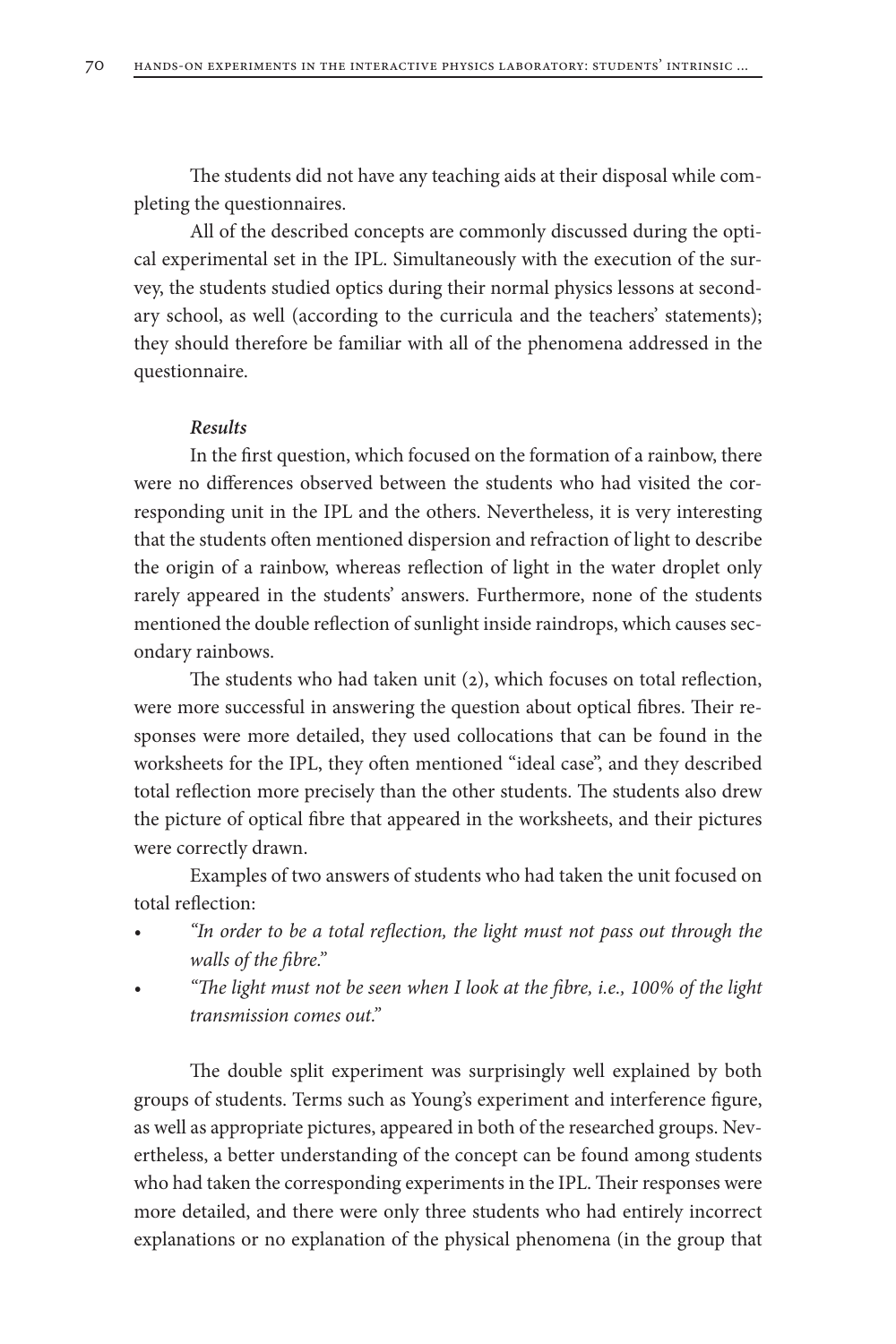had not attended the unit focused on interference and diffraction, there were thirteen students without a correct explanation).

The last phenomenon, optical activity, was the most difficult for the students to describe. It is evident that both the students who had attended unit (4), which is focused on linear polarisation, and the students who had not taken it had considerable difficulties with the explanation of this physics concept. In our opinion, the main obstacle for the students was the difficulty of the topic. The students have problems even understanding the linear polarisation of light, which is hard for them to imagine.

An unexpected result emerged in the last question about optical activity, as well. In their answers, several students who had visited the IPL but had not attended the particular unit described an experiment involving bending a laser beam in a water tank with sugar (this experiment was part of unit (2) and describes the forming of mirages). Furthermore, the students' responses were often supplemented with an illustrative picture. In all probability, the reason for the confusion of these two experiments is caused by the formulation of the question, where the collocation "differently concentrated optical active solutions" is used. The students could connect this formulation with the fact that they need an environment with a gradient of refractive index to observe mirages, and this environment can be created by a sugar solution whose concentration is constantly changed from the bottom to the surface.

The study also identified the students' obstacles regarding terminology. The students often mistook the word "diffraction" for "dispersion", and vice versa. The phrase "refraction of light" is perceived by students in the sense of "any change of direction of the light ray", and therefore is often used as an alternative for "reflection".

### **Conclusions**

In the main part of our paper, we describe a quantitative study dealing with students' intrinsic motivation and related attitudes towards practical work in the Interactive Physics Laboratory, on the one hand, and towards physics demonstrations, on the other. The research was conducted from spring to autumn 2017.

Using a translated and slightly modified IMI questionnaire, we obtained data from more than 1,000 respondents, with a similar number of girls and boys. Gender differences appeared to be only minor, with the exception of the *perceived competence* scale (administered only in the IPL), where boys state stronger feelings of competency and self-confidence when experimenting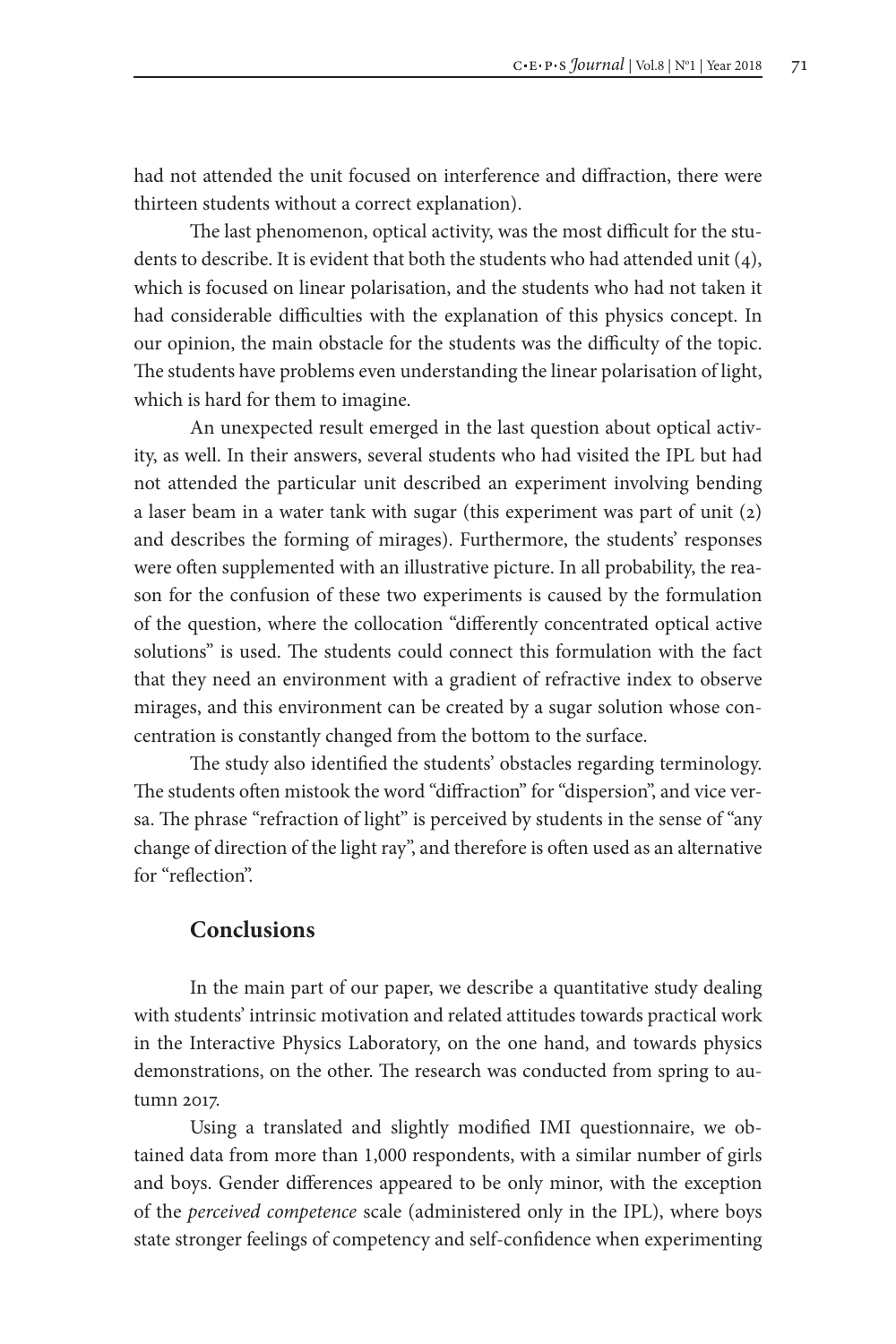independently. In general, hypothesis H1, which assumed that girls would be more critical, can be rejected not only for the IPL, but also for DEMOS.

In comparison with DEMOS, the assessment of the IPL does not exhibit significant differences with regard to *interest/enjoyment* and *value/usefulness*. On the other hand, while experimenting in the IPL, students feel the need to invest significantly more *effort* and experienced a higher level of *tension*. Therefore, hypothesis H2 can be rejected only partially: the students in the study do not see a difference between the usefulness of practical work and watching demonstrations, but they do find the former to be more demanding. The question remains as to whether (and how) the *real*, not only perceived, usefulness of experimenting during DEMOS and in the IPL differs. In connection with this question, we sought to determine what students remember from the experiments they watched during DEMOS and from the experiments they undertook in the IPL.

Contrary to hypothesis H3, grades in physics appeared to be quite good predictors of IMI scores, while averages in particular scales correlate relatively with students grades: better grades are an indicator for more positive IMI assessment.

The research presented opens opportunities for follow-up investigation in the field of student motivation towards different forms of experimenting. We now intend to conduct more extensive research investigating how students' attitudes towards different forms of experimenting correlate with their attitudes towards physics, and to determine the motivation of teachers to bring their students to the IPL and DEMOS.

From the results of the present qualitative, understanding-oriented study, we can formulate the hypothesis that students' experimenting in the IPL has an impact on achieving better understanding of demonstrated physics concepts. However, it is necessary to take into account the difficulty of the given phenomena and the emphasis placed on the students' understanding of the phenomena in their regular physics lessons.

It would be appropriate to build on this study with quantitative research that would clearly confirm or disprove our hypothesis in the future. At the same time, we would like to prepare a similar study for some of the other physics topics that the IPL offers.

# **Acknowledgement**

The authors would like to thank the Faculty of Mathematics and Physics, Charles University, for supporting the development of the Interactive Physics Laboratory. Since 2011, the Interactive Physics Laboratory has been supported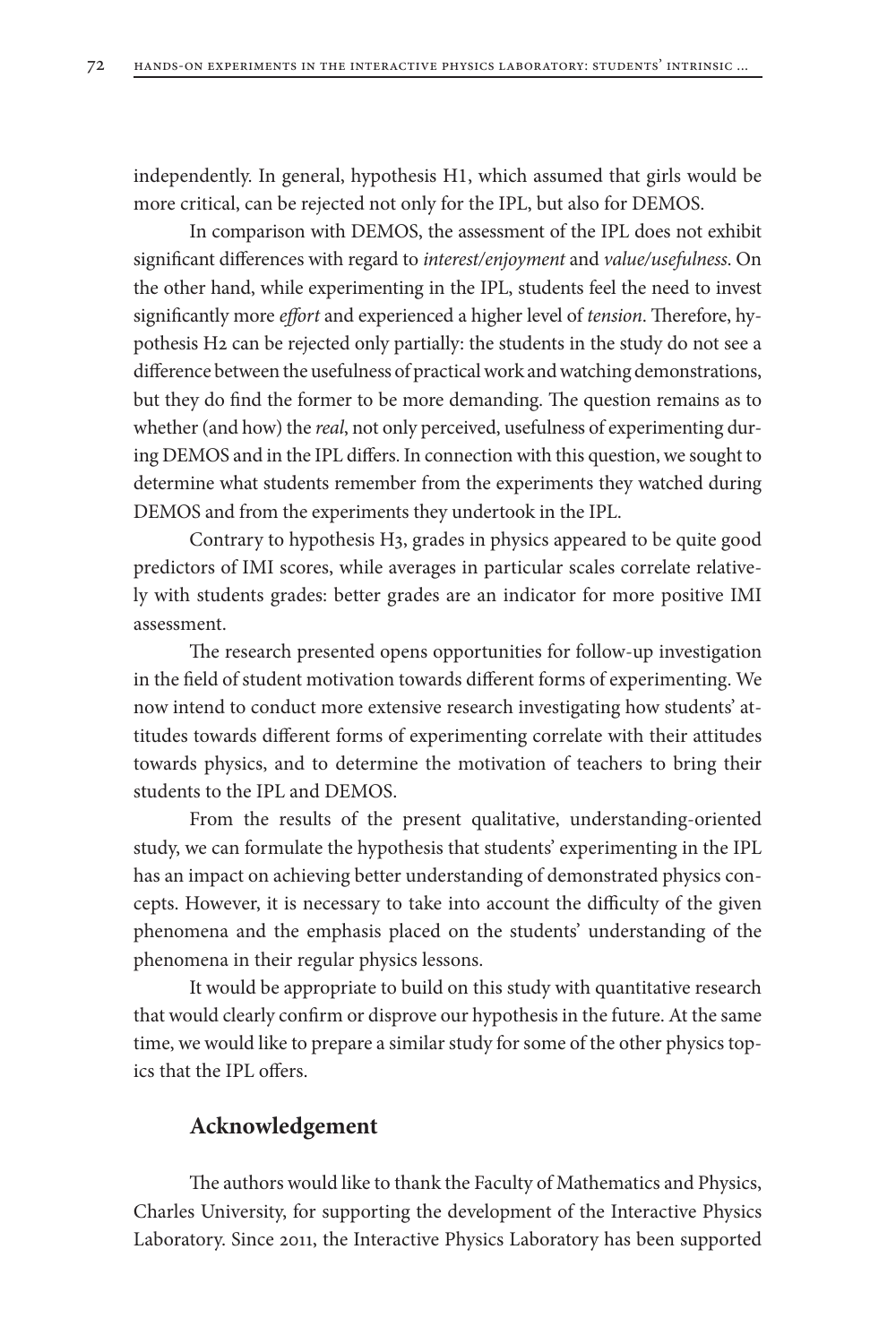by the institutional development project of Ministry of Education in the Czech Republic (IRP MŠMT).

This work was supported by the Charles University Research Centre, No. UNCE/HUM/024.

# **References**

Banchi, H., & Bell, R. (2008). The many levels of inquiry. *Science and Children*, *46*(2), 26–29.

Cronbach, L. J. (1951). Coefficient alpha and the internal structure of tests. *Psychometrika*, *16*(3), 297– 334.

Deci, E. L., Eghrari, H., Patrick, B. C., & Leone, D. (1994). Facilitating internalization: The self-determination theory perspective. *Journal of Personality, 62*(1), 119–142.

Dohn, N. B., Madsen, P. T., & Malte, H. (2009). The situational interest of undergraduate students in zoophysiology. *Advances in Physiology Education, 33*(3), 196–20.

Hidi, S., & Harackiewicz, J. M. (2000). Motivating the academically unmotivated: A critical issue for the 21st century. *Review of Educational Research, 70*(2), 151–179.

Höfer, G., Půlpán, Z., & Svoboda, E. (2005). *Výuka fyziky v širších souvislostech, názory žáků: výzkumná zpráva o výsledcích dotazníkového šetření* [Teaching physics in a broader context, pupils' views: a research report on the results of a questionnaire survey]. Plzeň: Západočeská univerzita.

Holstermann, N., Grube, D., & Bögeholz, S. (2010). Hands-on activities and their influence on students' interest. *Research in Science Education, 40*(5), 743–757.

Intrinsic motivation inventory. *Self-determination theory*. Retrieved November 19, 2017, from http:// selfdeterminationtheory.org/intrinsic-motivation-inventory/

Jack, B. M., & Lin, H. S. (2017). Making learning interesting and its application to the science classroom. *Studies in Science Education, 53*(2), 137–164.

Laukenmann, M., Bleicher, M., Fuß, S., Gläser-Zikuda, M., Mayring, P., & von Rhöneck, C. (2003). An investigation of the influence of emotional factors on learning in physics instruction. *International Journal of Science Education, 25*(4), 489–507.

Leng, E. Y., Wan Ali, W. Z. B., Baki, R., & Mahmud, R. (2010). Stability of the intrinsic motivation inventory (IMI) for the use of Malaysian form one students in ICT literacy class. *Eurasia Journal of Mathematics, Science & Technology Education*, *6*(3), 215–226.

McAuley, E., Duncan, T., & Tammen, V. V. (1989). Psychometric properties of the Intrinsic Motivation Inventory in a competitive sport setting: A confirmatory factor analysis. *Research Quarterly for Exercise and Sport, 60*(1), 48–58.

Monteiro, V., Mata, L., & Peixoto, F. (2015). Intrinsic motivation inventory: Psychometric properties in

the context of first language and mathematics learning. *Psicologia: Reflexão e Crítica*, *28*(3), 434–443.

Owen, S., Dickson, D., Stanisstreet, M., & Boyes, E. (2008). Teaching physics: Students' attitudes towards different learning activities. *Research in Science & Technological Education, 26*(2), 113–128.

Palmer, D. H. (2009). Student interest generated during an inquiry skills lesson. *Journal of Research in*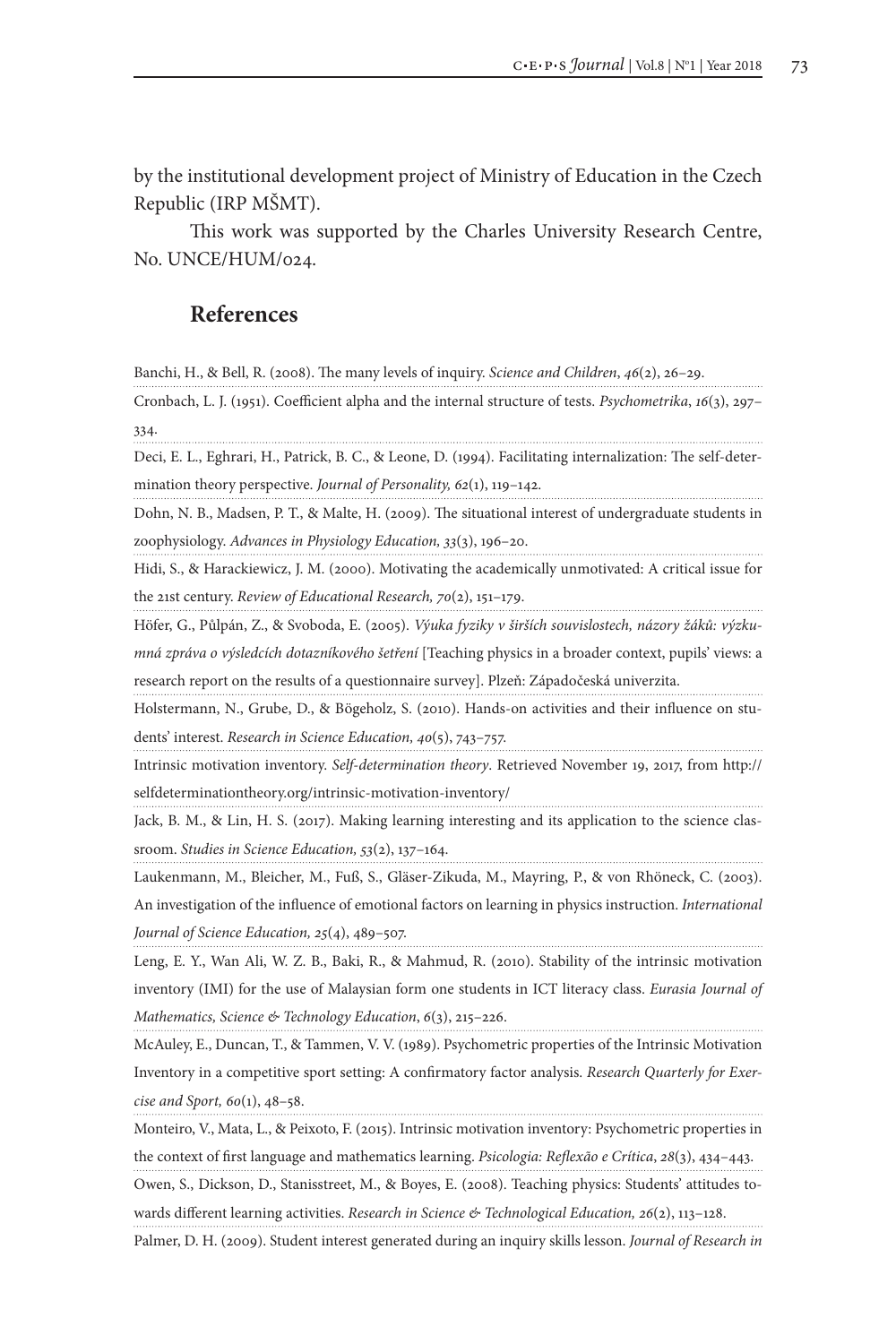| Science Teaching, 46(2), 147-165.                                                                          |
|------------------------------------------------------------------------------------------------------------|
| Plant, R. W., & Ryan, R. M. (1985). Intrinsic motivation and the effects of self-consciousness, self-awa-  |
| reness, and ego-involvement: An investigation of internally-controlling styles. Journal of Personality,    |
| $53(3)$ , 435-449.                                                                                         |
| Potvin, P., & Hasni, A. (2014). Interest, motivation and attitude towards science and technology at        |
| K-12 levels: a systematic review of 12 years of educational research. Studies in Science Education, 50(1), |
| $85 - 129.$                                                                                                |
| Ryan, R. M. (1982). Control and information in the intrapersonal sphere: An extension of cognitive         |
| evaluation theory. Journal of Personality and Social Psychology, 43(3), 450-461.                           |
| Ryan, R. M., Mims, V., & Koestner, R. (1983). Relation of reward contingency and interpersonal con-        |
| text to intrinsic motivation: A review and test using cognitive evaluation theory. Journal of Personality  |
| and Social Psychology, $45(4)$ , 736-750.                                                                  |
| Schraw, G., Flowerday, T., & Lehman, S. (2001). Increasing Situational Interest in the Classroom. Edu-     |
| cational Psychology Review, $13(3)$ , 211-224.                                                             |
| Veloo, A., Nor, R., & Khalid, R. (2015). Attitude towards physics and additional mathematics achieve-      |
| ment towards physics achievement. <i>International Education Studies</i> , $8(3)$ , $35-43$ .              |
| Wong, S. L., & Bakar, K. A. (2009). Qualitative findings of students' perception on practice of self-re-   |
| gulated strategies in online community discussion. Computers $\mathcal{E}$ Education, 53(1), 94-103.       |
| Zahorik, J. A. (1996). Elementary and secondary teachers' reports of how they make learning intere-        |
| sting. The Elementary School Journal, $96(5)$ , $551-564$ .                                                |

### **Biographical note**

**Marie Snětinová**, PhD, is a research scientist and educator of future physics teachers at the Faculty of Mathematics and Physics, Charles University, Czech Republic. She has Master and PhD degrees in physics education from the Charles University. She works with students from upper secondary school level to university level. Among her research interests are problem solving in physics education and students' understanding and motivation related to experimental work.

PETR KÁCOVSKÝ, PhD, is a research scientist and educator of future physics teachers at the Faculty of Mathematics and Physics, Charles University, Czech Republic. He has Master and PhD degrees in physics education from the Charles University. He is also a teacher at a secondary school in Prague (Gymnázium ARCUS), where he teaches physics. He has an interest in research on students' misconceptions in thermodynamics and the role of practical work in physics education.